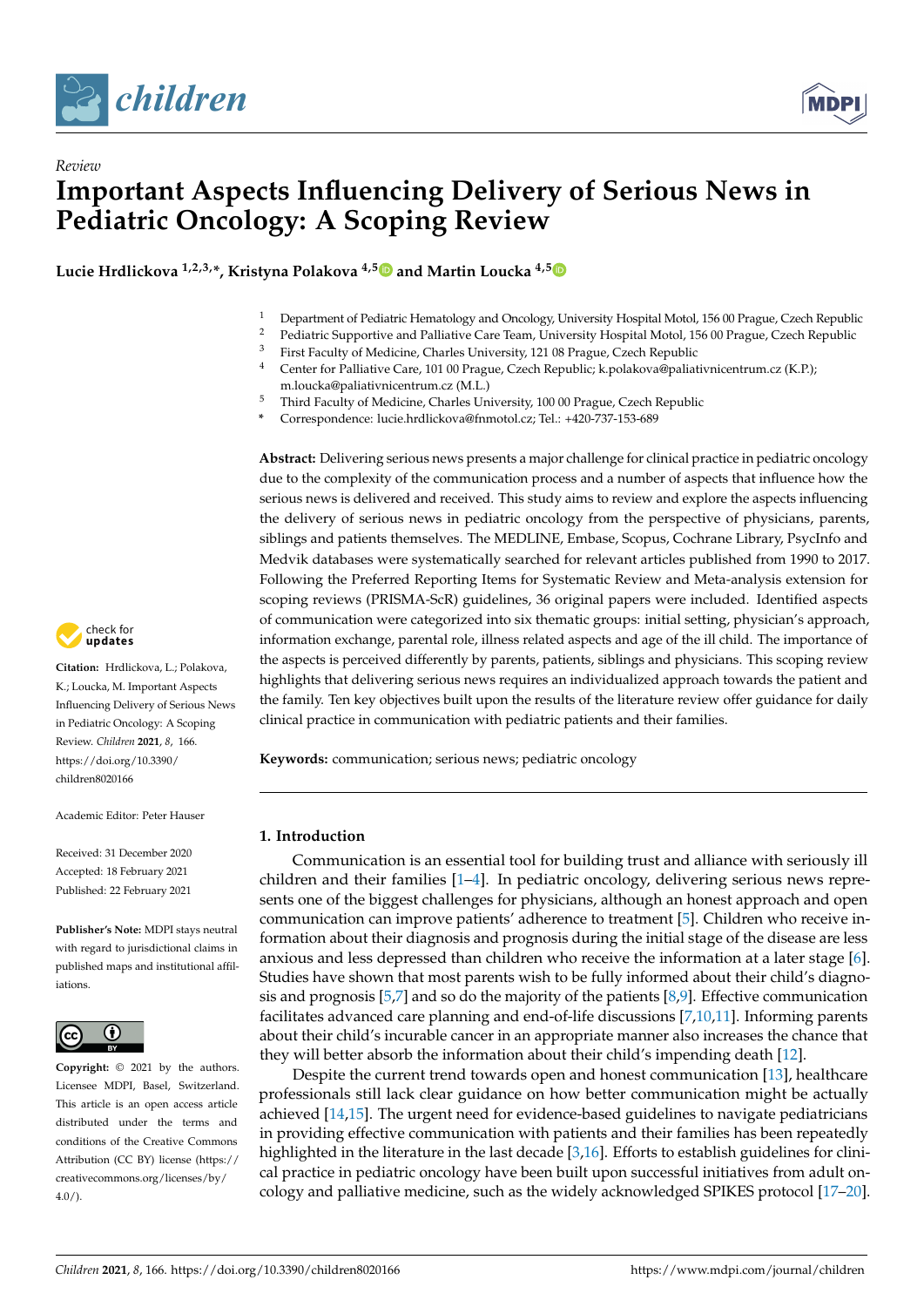Communication issues, especially the ones regarding end-of-life discussions and maintaining hope, have become one of the crucial topics in pediatric palliative care [\[4,](#page-13-1)[21\]](#page-14-12). However, communication with children and families at the end of life still remains a great challenge [\[7,](#page-14-0)[15\]](#page-14-8). Identification of aspects of the communication process during the delivery of serious news presents the first step for pediatric oncologists to understand the unique perspective and various preferences of patients and their family members.

#### **2. Methods**

#### *2.1. Aim*

The objective of this scoping review was to identify aspects influencing communication about serious news in children and adolescents diagnosed with cancer from the perspective of patients, their families and the care-providing physicians.

#### *2.2. Design*

We conducted a scoping review in order to answer the research question. Scoping reviews are particularly useful when mapping the key concepts of a studied phenomenon and bringing together evidence from heterogeneous literature sources [\[22\]](#page-14-13). To ensure methodological rigor, we followed the Preferred Reporting Items for Systematic Review and Meta-analysis extension for scoping reviews (PRISMA-ScR) [\[23\]](#page-14-14).

#### *2.3. Inclusion Criteria*

Qualitative and quantitative papers which reported original research findings, published between 1990 and 2017 in English, French and Czech language and focused on children and adolescents with cancer up to 18 years of age, their family members (parents and siblings) and/or physicians providing care to pediatric oncology patients were surveyed in this scoping review.

With the aim to narrow down the complex issue of communication, four specific situations were selected, representing the most challenging moments during the treatment of childhood cancer—initial diagnosis, relapse, end of curative treatment and end-oflife care. These situations reflect the breaking points when serious decisions regarding the future care must be made and difficult conversations often take place. Only studies reporting on communication around these issues were included in this review.

We excluded reviews, perspective papers and commentaries, editorials and letters to editor, although their references were checked for additional, previously non-identified articles relevant to this review. Studies which reported on communication in pediatric oncology but did not include any of the four communication points as stated above were also excluded.

#### *2.4. Information Sources*

All available articles in English, French and Czech and indexed in the following databases were searched: MEDLINE, Embase, Scopus, Cochrane Library, Medvik and PsycInfo.

#### *2.5. Search*

Identification of the studies was based on an electronic database search using the search terms listed below. The electronic search strategy itself was divided into three steps:

- 1. Preliminary search in the MEDLINE database to identify relevant keywords using MeSH terms. The initial search terms were:
	- "child"
	- "tumor" OR "tumour"
	- "communication"
- 2. Keywords and terms identified through this preliminary search were used for the extensive search of the literature. For the MEDLINE database, the following formula was used: (child\* OR pediatric\* OR paediatric\*) AND (oncolog\* OR tumor OR tumour\* OR cancer OR neoplasm\*) AND communicat\*.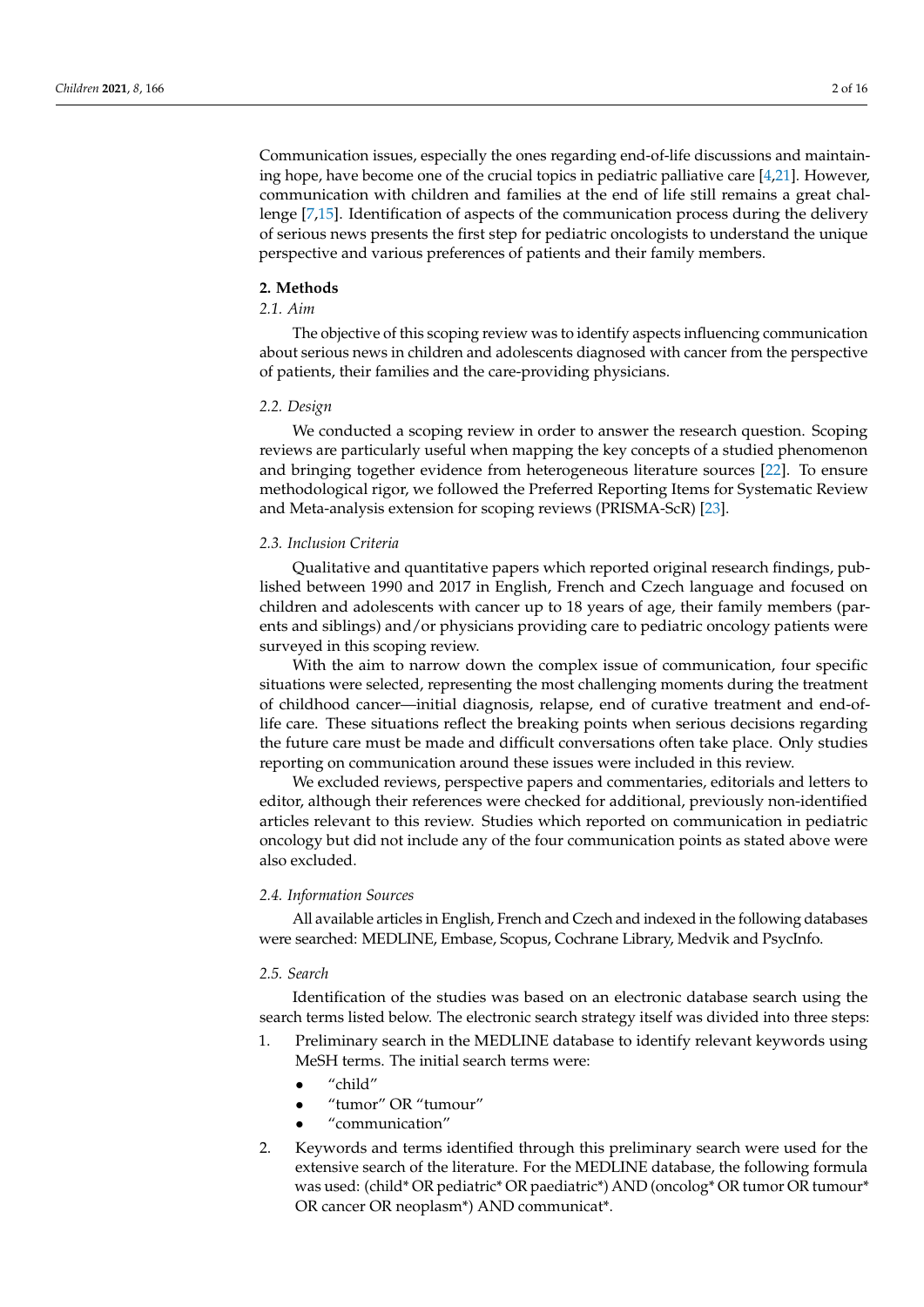3. Reference lists and bibliographies of the manuscripts retrieved from stages (1) and (2) were searched.

The search formula is available in the Supplementary Material (Table S1).

#### *2.6. Study Selection*

All papers identified through the searching process were processed in the bibliographical management tool Mendeley. Duplicates were eliminated both electronically and manually. We screened all articles by title and abstract, which was followed by reading articles identified as relevant in full text by two researchers (L.H. and K.P.). Any disagreements were resolved via discussion and a third reviewer (M.L.). A PRISMA flow diagram (Figure [1\)](#page-2-0) and a PRISMA checklist (Table S2) were created.

<span id="page-2-0"></span>

**Figure 1.** Preferred Reporting Items for Systematic Review and Meta-analysis (PRISMA) diagram. **Figure 1.** Preferred Reporting Items for Systematic Review and Meta-analysis (PRISMA) diagram.

## In total, 22 aspects of communication were identified in the reviewed literature. Aspects *2.7. Data Extraction and Analysis*

of the communication process in delivering serious news are summarized in Table 1. Identi-Data from studies included in this review were extracted into an Excel spreadsheet physicians, patients, parents and siblings. Data extracted from the studies were analyzed proach of thematic analysis [\[24\]](#page-14-15) by two researchers (L.H. and K.P.). Identified codes were sorted and collated into candidate themes followed by re-reading of the texts, adjusting the identified themes accordingly and developing final thematic categories. designed for this purpose and divided into four categories based on the study participants: through an inductive and data-driven coding process following Brown and Clark's ap-

#### $3.$  Results **3. Results**

The literature search identified 1405 citations. After removal of duplicates, 987 citations were examined for eligibility by screening the title and abstracts, resulting in 134 papers retrieved in full text. Based on the inclusion criteria, 98 papers were excluded. In total, 36 papers were included for further analysis. This process, including the reasons for exclusion, can be seen in the PRISMA flow diagram (Figure 1).

In total, 22 aspects of communication were identified in the reviewed literature. As-pects of the communication process in delivering serious news are summarized in Table [1.](#page-3-0) Identified aspects were divided into si[x](#page-3-0) thematic groups (Table 1).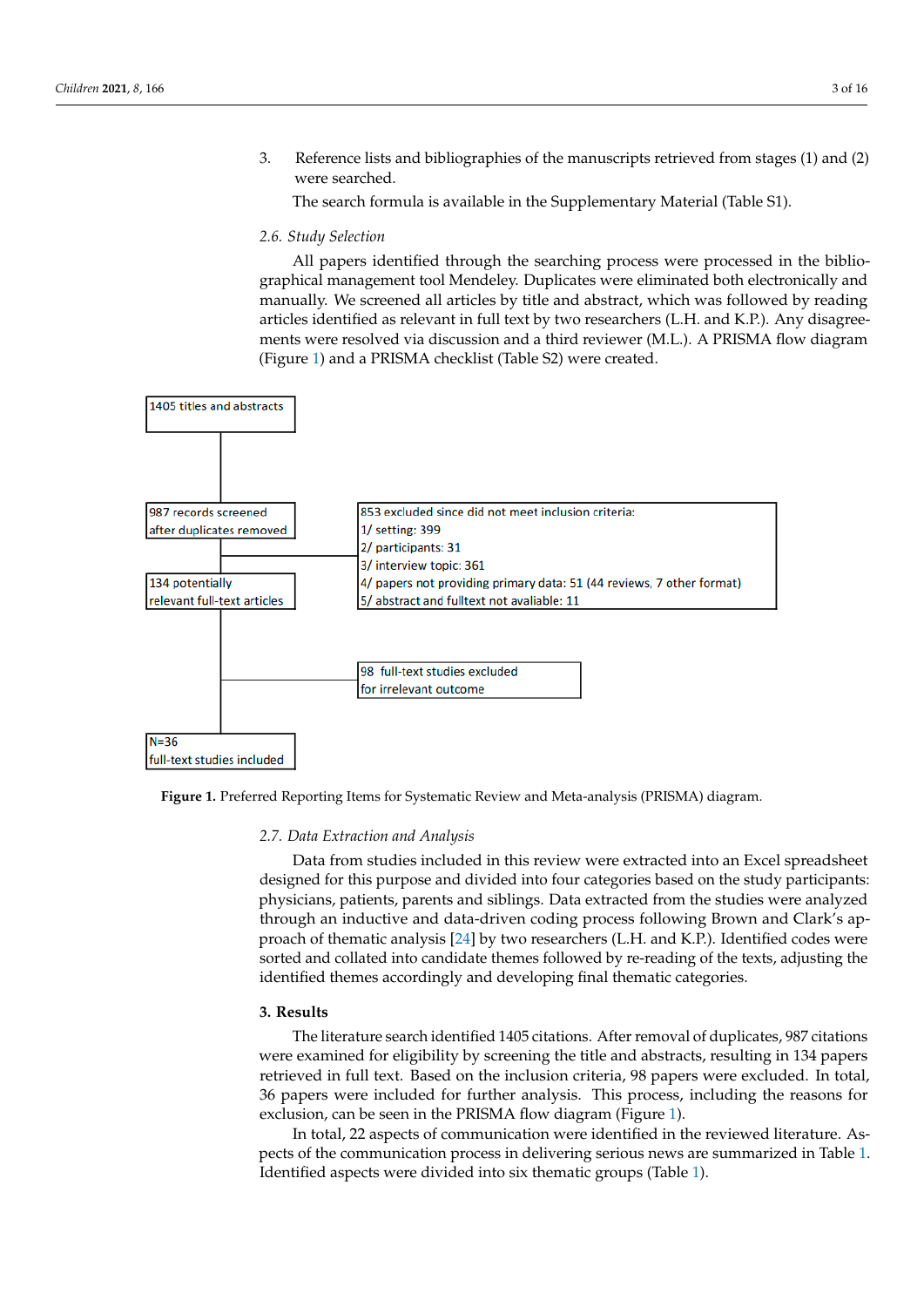<span id="page-3-0"></span>

|             |                         |                |                          | <b>Participant Category</b> |                     |                     |              |
|-------------|-------------------------|----------------|--------------------------|-----------------------------|---------------------|---------------------|--------------|
| Group No.   | <b>Thematic Group</b>   |                | Aspect                   | Parent                      | Physician           | Patient             | Sibling      |
| I           | Initial setting         | $\mathbf{1}$   | Privacy                  | $\mathbf x$                 |                     |                     |              |
|             |                         | $\overline{2}$ | Patient's presence       | $\mathbf{x}$                |                     | $\mathsf X$         |              |
|             |                         | 3              | Family member's presence | $\mathsf X$                 |                     |                     |              |
|             |                         | $\overline{4}$ | Staff member's presence  | $\mathbf{x}$                | $\mathbf{x}$        |                     |              |
|             |                         | 5              | Time and timing          | X                           | $\boldsymbol{\chi}$ |                     |              |
| $_{\rm II}$ | Physician's approach    | 6              | Empathy                  | X                           | $\mathbf x$         | $\chi$              |              |
|             |                         | 7              | Honesty                  | $\mathbf{x}$                | $\mathbf{x}$        | $\chi$              |              |
|             |                         | $\,8\,$        | Respect                  | $\mathsf X$                 | $\mathsf X$         | $\boldsymbol{\chi}$ | $\mathsf X$  |
|             |                         | $\overline{9}$ | "Never-give-up attitude" | $\mathbf{x}$                |                     |                     |              |
|             |                         | 10             | Close contact            | $\mathbf{x}$                | $\mathbf{x}$        |                     |              |
|             |                         | 11             | Responsibility           |                             | $\boldsymbol{\chi}$ |                     |              |
| Ш           | Information exchange    | 12             | Language and vocabulary  | $\mathsf X$                 |                     | $\mathsf X$         |              |
|             |                         | 13             | Clarity of information   | $\mathbf{x}$                |                     | $\chi$              |              |
|             |                         | 14             | Amount of information    | X                           |                     | $\chi$              | $\mathbf{x}$ |
|             |                         | 15             | Information content      | $\mathbf x$                 |                     |                     |              |
|             |                         | 16             | Access to information    | $\mathbf{x}$                |                     | $\chi$              |              |
|             |                         | 17             | Training                 |                             | $\mathsf X$         |                     |              |
| IV          | Parental role           | 18             | Child-protective role    | $\mathbf{x}$                | $\mathbf{x}$        |                     |              |
|             |                         | 19             | Advocacy                 |                             | $\mathbf{x}$        | $\mathsf X$         |              |
|             |                         | 20             | Trust                    | $\boldsymbol{\chi}$         | $\boldsymbol{\chi}$ |                     |              |
| V           | Illness-related factors | 21             |                          | X                           | $\mathbf x$         |                     |              |
| VI          | Age                     | 22             |                          | X                           | $\mathbf x$         | $\chi$              | $\mathsf X$  |

**Table 1.** Aspects of the communication process in delivering serious news.

#### *3.1. Study Characteristics*

The methodological design of the included studies was heterogeneous, with twentyone studies being qualitative, eleven being quantitative and four used a mixed methods design. Most studies explored parental preferences regarding delivery of serious news in pediatric oncology, referring either exclusively to parents or exploring combined preferences of parents and patients/physicians. There were four studies focusing exclusively on the perspective of physicians and other medical staff members. Only two studies explored aspects influencing serious communication with siblings of patients. The 36 studies included in our review present data from 352 patients, 2257 family members and 931 physicians. The included papers were from several countries, with eight studies from the United Kingdom, seven from the United Stated and four studies each were from The Netherlands and Sweden. Canada and Switzerland were represented by two studies each and Ireland, France, Belgium, Slovakia, Iran, Malaysia, Australia, Japan and the Republic of South Africa by one study each. The design and methods of all reviewed articles are specified in Table [2.](#page-7-0)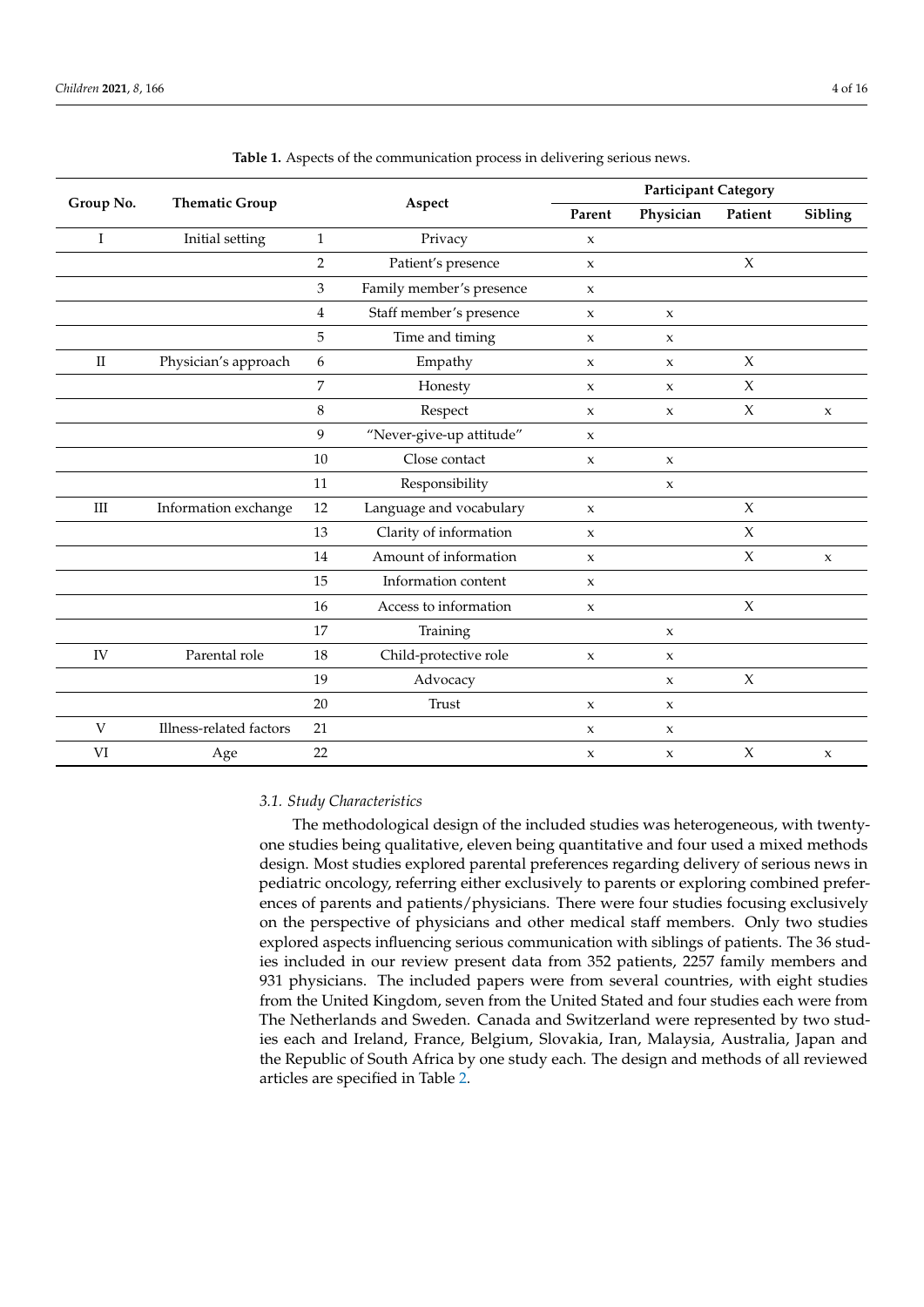| Reference                 | <b>Study Design</b>                                                                                                | <b>Study Objective</b>                                                                                                                            | Country         | Participants                                | <b>Identified Aspects</b><br>of Communication |
|---------------------------|--------------------------------------------------------------------------------------------------------------------|---------------------------------------------------------------------------------------------------------------------------------------------------|-----------------|---------------------------------------------|-----------------------------------------------|
| I Coyne, 2016 [25]        | Qualitative,<br>audio-recorded<br>individual<br>interviews                                                         | To examine participants'<br>views on children's<br>participation in decision<br>sharing and<br>communication<br>interactions                      | Ireland         | 20 patients,<br>22 parents                  | I-IV, VI                                      |
| JM Snaman,<br>2016 [7]    | Qualitative,<br>tape-recorded<br>discussions in<br>focus groups                                                    | To explore<br>communication between<br>staff members and<br>patients and families<br>near the end of life                                         | <b>USA</b>      | 22 bereaved<br>parents                      | $_{\rm II}$                                   |
| JE Maree, 2016 [26]       | Qualitative<br>individual<br>interviews                                                                            | To explore information<br>needs of parents of<br>children with cancer in<br>South Africa                                                          | South Africa    | 13 parents                                  | $I$ -III                                      |
| DO Badarau,<br>2015 [27]  | Qualitative,<br>individual<br>semi-structured<br>interviews                                                        | Identification of factors<br>that contribute to<br>restricted provision of<br>information about<br>diagnosis to children<br>in Romania            | Romania         | 18 parents,<br>10 oncologists               | Ш                                             |
| A Watanabe,<br>2014 [28]  | Qualitative,<br>individual<br>semi-structured<br>tape-recorded<br>interviews                                       | To examine parents' and<br>grandparents' views on<br>deciding to share or not<br>to share the diagnosis<br>with the adolescent                    | Japan           | 55 parents,<br>3 grand-<br>parents          | III, V, VI                                    |
| B Young, 2013 [29]        | Qualitative,<br>audio-recorded<br>individual<br>semi-structured<br>interviews                                      | Examine perspectives of<br>parents of children with<br>acute lymphoblastic<br>leukemia on discussing<br>emotions with<br>oncologists              | UK              | 67 parents                                  | $_{\rm II}$                                   |
| RM Kessel,<br>2013 [30]   | Cross-sectional<br>study, mixed<br>design,<br>questionnaire<br>designed by expert<br>panel                         | Parental preferences<br>when receiving<br>information about<br>child's diagnosis<br>(setting, length and<br>other parameters of the<br>interview) | <b>USA</b>      | 62 parents                                  | I, III, VI                                    |
| AC Steele,<br>2013 [31]   | Cross-sectional<br>qualitative study,<br>individual<br>interviews with<br>open-ended<br>questions<br>tape-recorded | How to improve care for<br>families during the end<br>of life                                                                                     | Canada          | 36 mothers,<br>24 fathers,<br>39 siblings   | II, III                                       |
| M Zwaanswijk,<br>2011 [9] | Experimental<br>mixed design,<br>questionnaire                                                                     | Investigate preferences<br>of children with cancer,<br>their parents and<br>survivors regarding<br>medical communication                          | The Netherlands | 34 patients,<br>59 parents,<br>51 survivors | II, VI                                        |

### **Table 2.** Characteristics of the included studies.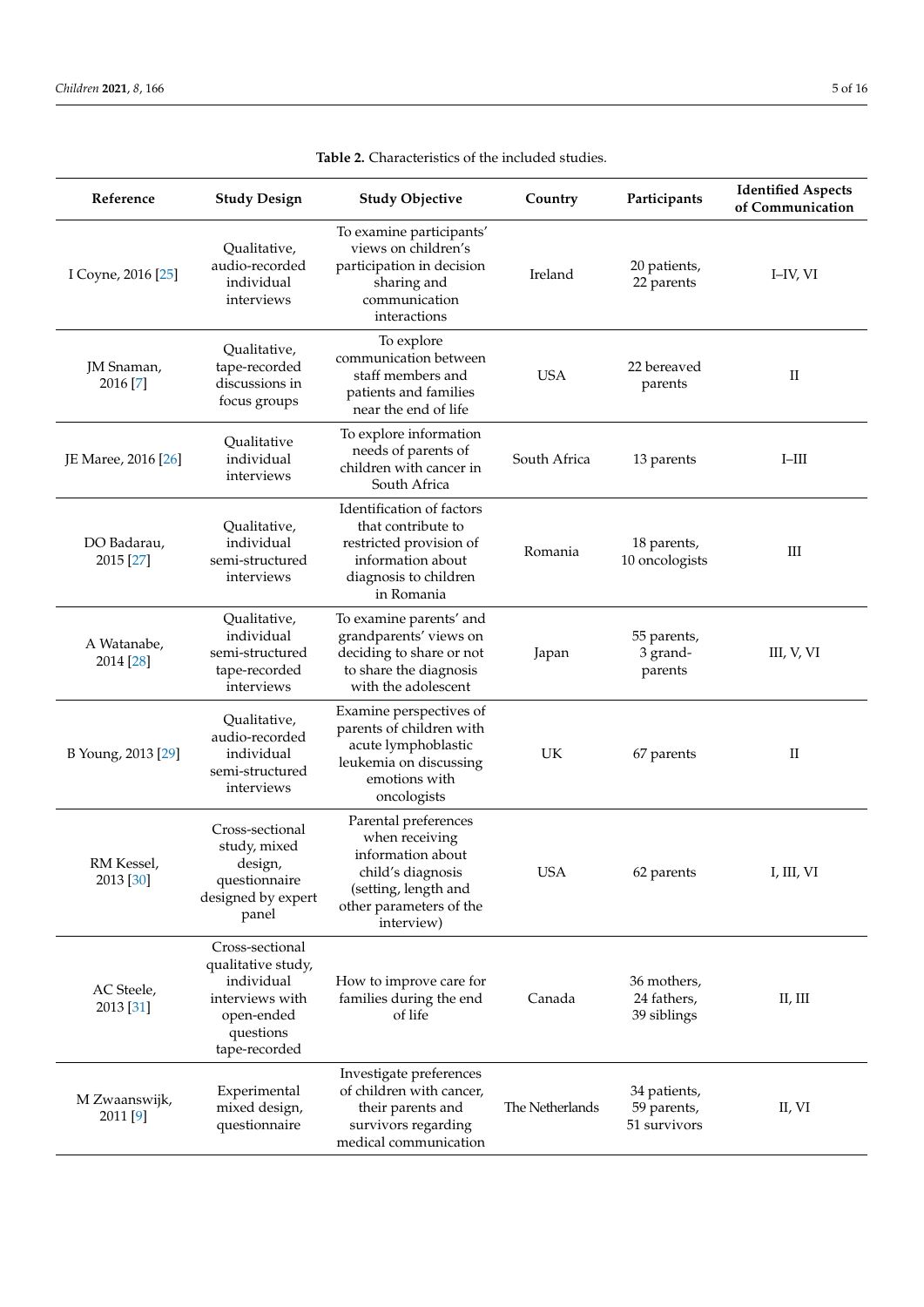| Reference                       | <b>Study Design</b>                                                                                                                                                                        | <b>Study Objective</b>                                                                                                                                                                                   | Country         | Participants                                        | <b>Identified Aspects</b><br>of Communication |
|---------------------------------|--------------------------------------------------------------------------------------------------------------------------------------------------------------------------------------------|----------------------------------------------------------------------------------------------------------------------------------------------------------------------------------------------------------|-----------------|-----------------------------------------------------|-----------------------------------------------|
| M Stemarker,<br>2010 [32]       | Qualitative,<br>tape-recorded<br>semi-structured<br>interviews                                                                                                                             | Main concerns of<br>physicians when<br>informing about<br>malignant disease and<br>psychosocial aspects of<br>being pediatric<br>oncologist                                                              | Sweden          | 10 oncologists                                      | I-III, VI                                     |
| P Lannen,<br>2010 [12]          | Quantitative,<br>questionnaire                                                                                                                                                             | To assess parents' ability<br>to absorb information<br>about their child's<br>cancer being incurable<br>and to identify factors<br>associated with parents'<br>ability to comprehend<br>this information | Sweden          | 191 bereaved<br>mothers,<br>251 bereaved<br>fathers | I, V                                          |
| M Zwaanswijk,<br>2007 [33]      | Qualitative, online<br>questionnaire for<br>three different<br>focus groups<br>(patients, parents,<br>survivors)                                                                           | Interpersonal,<br>informational and<br>decisional preferences of<br>parents and patients<br>and survivors                                                                                                | The Netherlands | 7 parents,<br>11 patients,<br>18 survivors          | I-IV, VI                                      |
| U Valdimarsdóttir,<br>2007 [34] | Quantitative,<br>questionnaire                                                                                                                                                             | Investigation whether<br>care-related factors (i.e.,<br>access to information)<br>predicted the timing of<br>parents' awareness of<br>child's impending death                                            | Sweden          | 449 bereaved<br>parents                             | I, V, VI                                      |
| SK Parsons,<br>2007 [35]        | Quantitative,<br>survey<br>questionnaire                                                                                                                                                   | Communication<br>practices at diagnosis,<br>difference between<br>disclosure in Japanese<br>and U.S. physicians                                                                                          | USA, Japan      | 350 U.S.<br>doctors,<br>365 doctors<br>from Japan   | II, V, VI                                     |
| Mack et al.,<br>2006 [5]        | Quantitative,<br>questionnaire                                                                                                                                                             | Evaluation of parental<br>preferences for<br>prognostic information<br>about their children<br>with cancer                                                                                               | <b>USA</b>      | 194 parents,<br>20 physicians                       | II, III, V                                    |
| B Young, 2003 [29]              | Qualitative,<br>semi-structured<br>interviews                                                                                                                                              | Management of<br>communication about<br>illness in young people<br>with life-threatening<br>disease and the role of<br>parents in<br>communication process                                               | UK              | 19 parents,<br>13 young<br>people                   | $I$ -IV                                       |
| RB Levi, 2000 [36]              | Qualitative,<br>interviews in focus<br>groups which were<br>designed to<br>include both<br>parents of children<br>enrolled in clinical<br>trial and parents of<br>children not<br>enrolled | To describe retrospective<br>perceptions of parents of<br>the circumstances of<br>their child's cancer<br>diagnosis and the<br>informed consent<br>process                                               | <b>USA</b>      | 22 parents                                          | $I$ -III                                      |

### **Table 2.** *Cont.*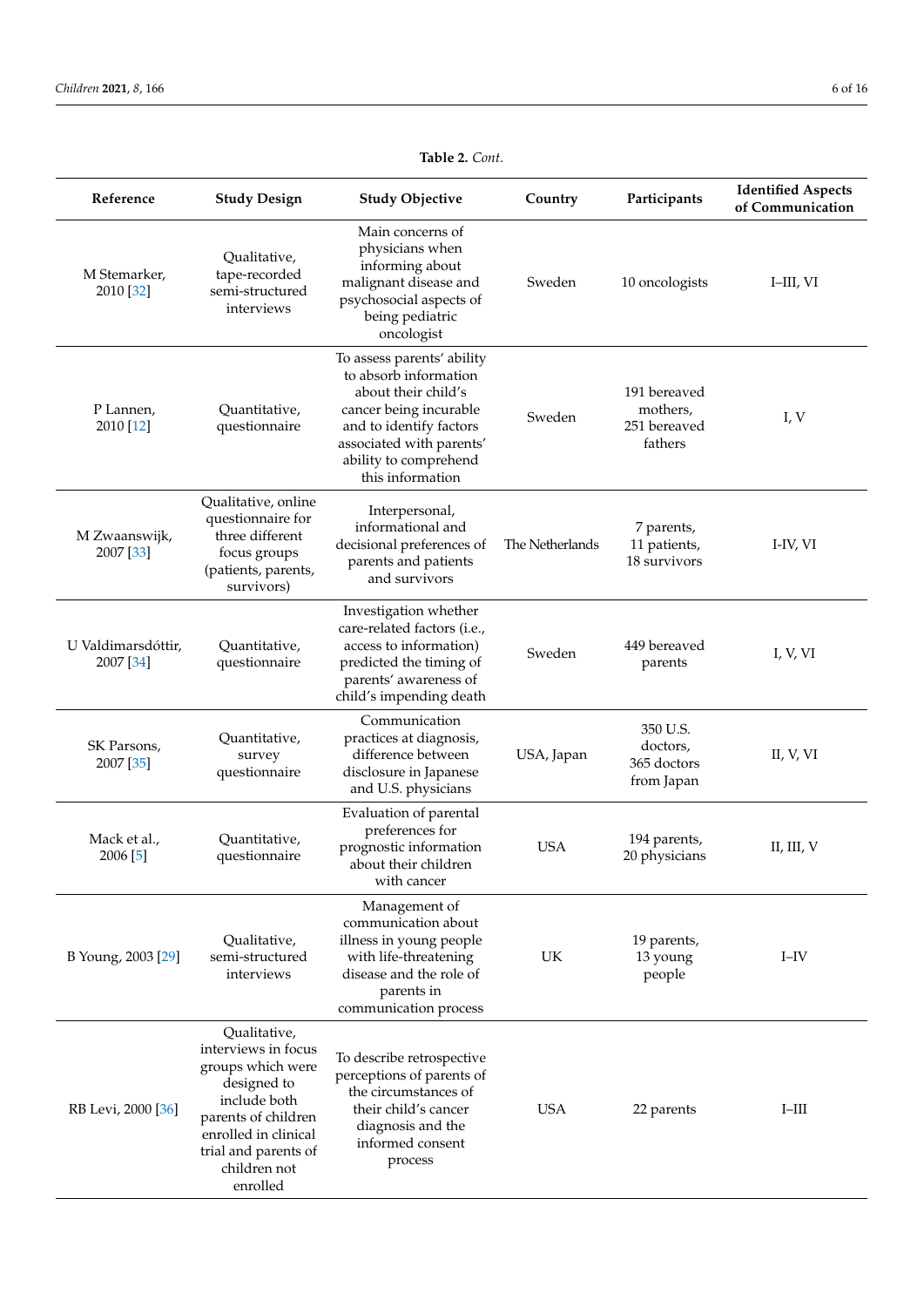| Reference                                            | <b>Study Design</b>                                                               | <b>Study Objective</b>                                                                                                                                                                                 | Country              | Participants                                                                                         | <b>Identified Aspects</b><br>of Communication |
|------------------------------------------------------|-----------------------------------------------------------------------------------|--------------------------------------------------------------------------------------------------------------------------------------------------------------------------------------------------------|----------------------|------------------------------------------------------------------------------------------------------|-----------------------------------------------|
| <b>BF Last et AMH</b><br>van Veldhuizen,<br>1996 [6] | Quantitative,<br>questionnaire                                                    | To test the hypothesis<br>that being openly<br>informed about the<br>diagnosis and prognosis<br>benefits the emotional<br>well-being of children<br>with cancer                                        | The Netherlands      | 56 children,<br>56 mothers,<br>54 fathers                                                            | III-VI                                        |
| OB Eden, 1994 [37]                                   | Qualitative,<br>structured<br>questionnaire                                       | To assess the<br>receptiveness of parents<br>to information given<br>about their<br>child's cancer                                                                                                     | UK                   | 23 parents                                                                                           | I, III                                        |
| T Havermans,<br>1994 [38]                            | Qualitative,<br>interviews,<br>questionnaire                                      | How children perceive<br>their lives to be affected<br>because of their sibling<br>having cancer                                                                                                       | UK                   | 21 siblings                                                                                          | I, III, V                                     |
| A Goldman,<br>1993 [39]                              | Mixed,<br>questionnaire                                                           | To discuss whether<br>children dying in<br>hospital had discussed<br>their death with their<br>families and whether<br>any factors in the family<br>appeared to influence<br>dying in hospital setting | UK                   | 39 died<br>children,<br>questioning the<br>staff members                                             | $\rm II$                                      |
| CJ Claflin,<br>1991 [40]                             | Quantitative,<br>tape-recorded<br>interviews                                      | To address the issue of<br>information disclosure<br>from the child's<br>perspective                                                                                                                   | <b>USA</b>           | 43 patients                                                                                          | VI                                            |
| S Essig, 2016 [41]                                   | Qualitative,<br>interviews within<br>focus groups                                 | To explore different<br>perspectives on<br>communicating with<br>adolescents with cancer                                                                                                               | Switzerland          | 12 physicians,<br>18 nurses,<br>16 survivors,<br>8 parents                                           | II, IV                                        |
| Kuan Geok Lan,<br>2015 [42]                          | Qualitative, focus<br>group discussions,<br>audio-taped<br>in-depth<br>interviews | To explore parents'<br>experiences in the<br>end-of-life care of their<br>children and gather their<br>parents' views                                                                                  | Malaysia             | 15 parents of<br>9 deceased<br>children<br>(8 diagnosis of<br>cancer,<br>1 Prader-Willi<br>syndrome) | IV                                            |
| D Lolonga,<br>2015 [43]                              | Mixed,<br>semi-structured<br>interviews                                           | To explore the ideal<br>conditions when<br>disclosing diagnosis to<br>parents of children<br>with cancer                                                                                               | African<br>countries | 94 parents,<br>30 healthcare<br>professionals                                                        | $I-HII$                                       |
| F. Aein, 2014 [44]                                   | Qualitative,<br>semi-structured<br>interviews                                     | To explore how mothers<br>in Iran recall receiving<br>information about their<br>child's diagnosis<br>of cancer                                                                                        | Iran                 | 14 mothers                                                                                           | I-III, VI                                     |
| S Yoshida,<br>2014 [45]                              | Quantitative,<br>multi-center<br>questionnaire<br>survey                          | To explore the<br>distressing experience of<br>parents of children with<br>intractable cancer                                                                                                          | Japan                | 135 bereaved<br>parents                                                                              | II, III                                       |

#### **Table 2.** *Cont.*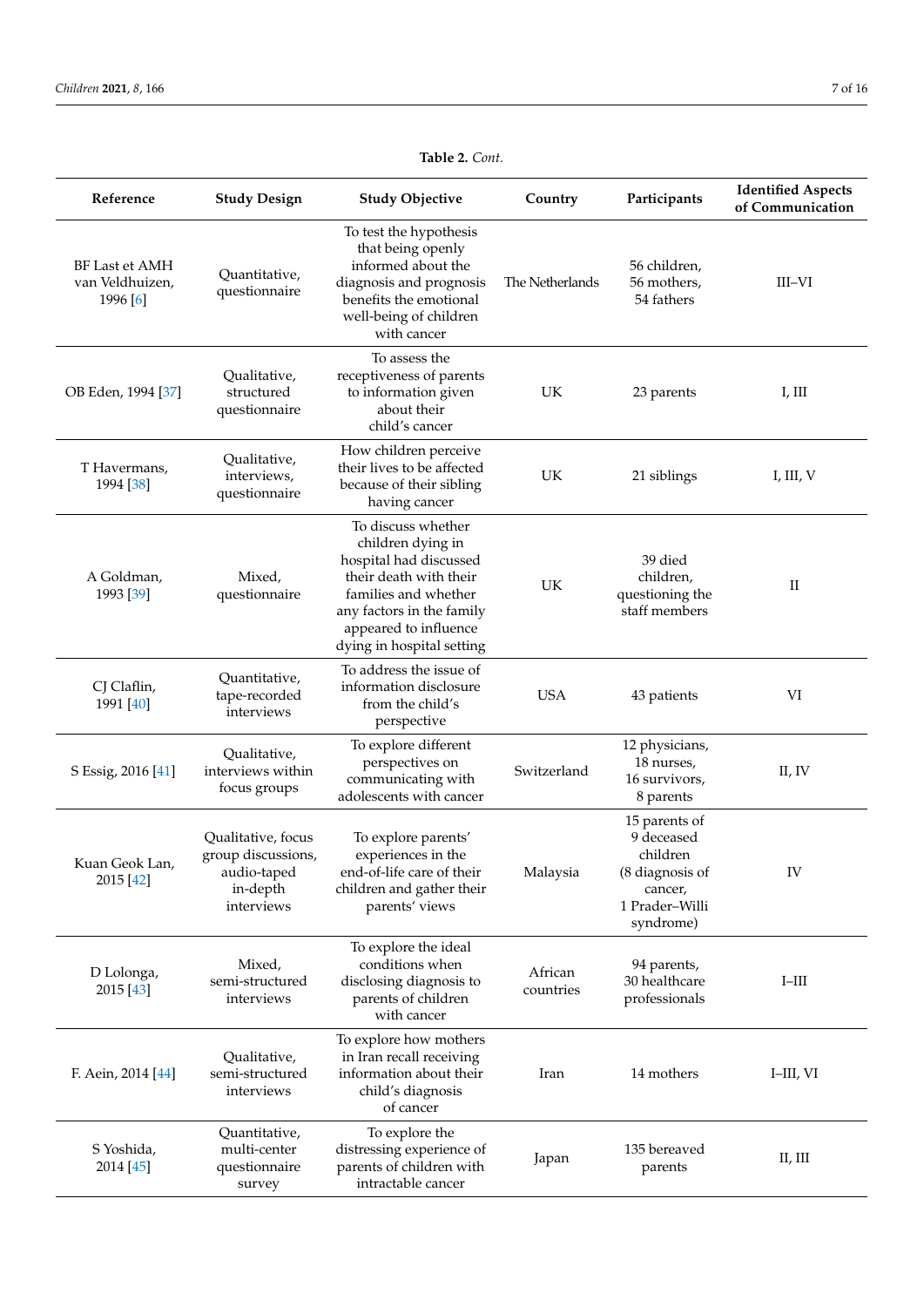<span id="page-7-0"></span>

| Reference                       | <b>Study Design</b>                                                                                                                           | <b>Study Objective</b>                                                                                                                      | Country         | Participants                                   | <b>Identified Aspects</b><br>of Communication |
|---------------------------------|-----------------------------------------------------------------------------------------------------------------------------------------------|---------------------------------------------------------------------------------------------------------------------------------------------|-----------------|------------------------------------------------|-----------------------------------------------|
| AP Greeff,<br>2014 [46]         | Mixed,<br>cross-sectional<br>survey research<br>design, self-report<br>questionnaire                                                          | To explore resilience<br>factors associated with<br>family adaptation after<br>child was diagnosed<br>with cancer                           | Belgium         | 26 parents,<br>25 children                     | $\rm II$                                      |
| IMM van der<br>Geest, 2014 [47] | Quantitative,<br>cross-sectional<br>study,<br>questionnaire<br>assessing grief                                                                | To explore parents'<br>perception of the<br>interaction with<br>healthcare professionals<br>and its influence on<br>long-term grief         | The Netherlands | 89 bereaved<br>parents                         | II, III                                       |
| F. Gibson, 2010 [48]            | Qualitative,<br>participatory-<br>based techniques<br>of data collection                                                                      | To explore children's<br>and young people's<br>views of cancer care<br>using innovative<br>methods                                          | UK              | 16 families                                    | I, VI                                         |
| A Kästel, 2011 [49]             | Qualitative,<br>semi-structured<br>interviews                                                                                                 | To explore parents'<br>views on receiving<br>information during<br>childhood cancer care                                                    | Sweden          | 8 families                                     | $I$ -III                                      |
| L Kersun, 2009 [50]             | Quantitative,<br>12-question<br>web-based survey                                                                                              | To survey recently<br>graduated fellows about<br>their prior training in<br>communication of<br>difficult news                              | <b>USA</b>      | 171 fellows                                    | Ш                                             |
| TM Parker,<br>2008 [51]         | Quantitative,<br>questionnaire                                                                                                                | To assess how parents<br>recall the initial<br>discussion regarding the<br>diagnosis of cancer                                              | Canada          | 116 parents                                    | I, VI                                         |
| PM Hughes,<br>1990 [52]         | Qualitative,<br>questionnaire +<br>semi-structured<br>interviews                                                                              | To assess psychological<br>distresses of parents<br>having child with cancer                                                                | UK              | 18 parents                                     | V, VI                                         |
| AC Jackson,<br>2007 [53]        | Qualitative,<br>prospective study<br>using a<br>within-group<br>design with<br>repeated measures<br>over time<br>(face-to-face<br>interviews) | To explore coping,<br>adaptation and<br>adjustment in families of<br>a child with brain tumor                                               | Australia       | 53 parents                                     | II, III                                       |
| E Gurková,<br>2014 [54]         | Qualitative,<br>semi-structured<br>in-depth<br>interviews                                                                                     | To analyze the parent's<br>experience when the<br>treatment of their child<br>diagnosed with cancer<br>had failed and the child<br>had died | Slovakia        | Bereaved<br>parents:<br>1 couple,<br>3 mothers | II, III                                       |

#### **Table 2.** *Cont.*

*3.2. Thematic Groups*

The initial coding process led to the identification of 94 codes spread across four categories of participants (Table S3).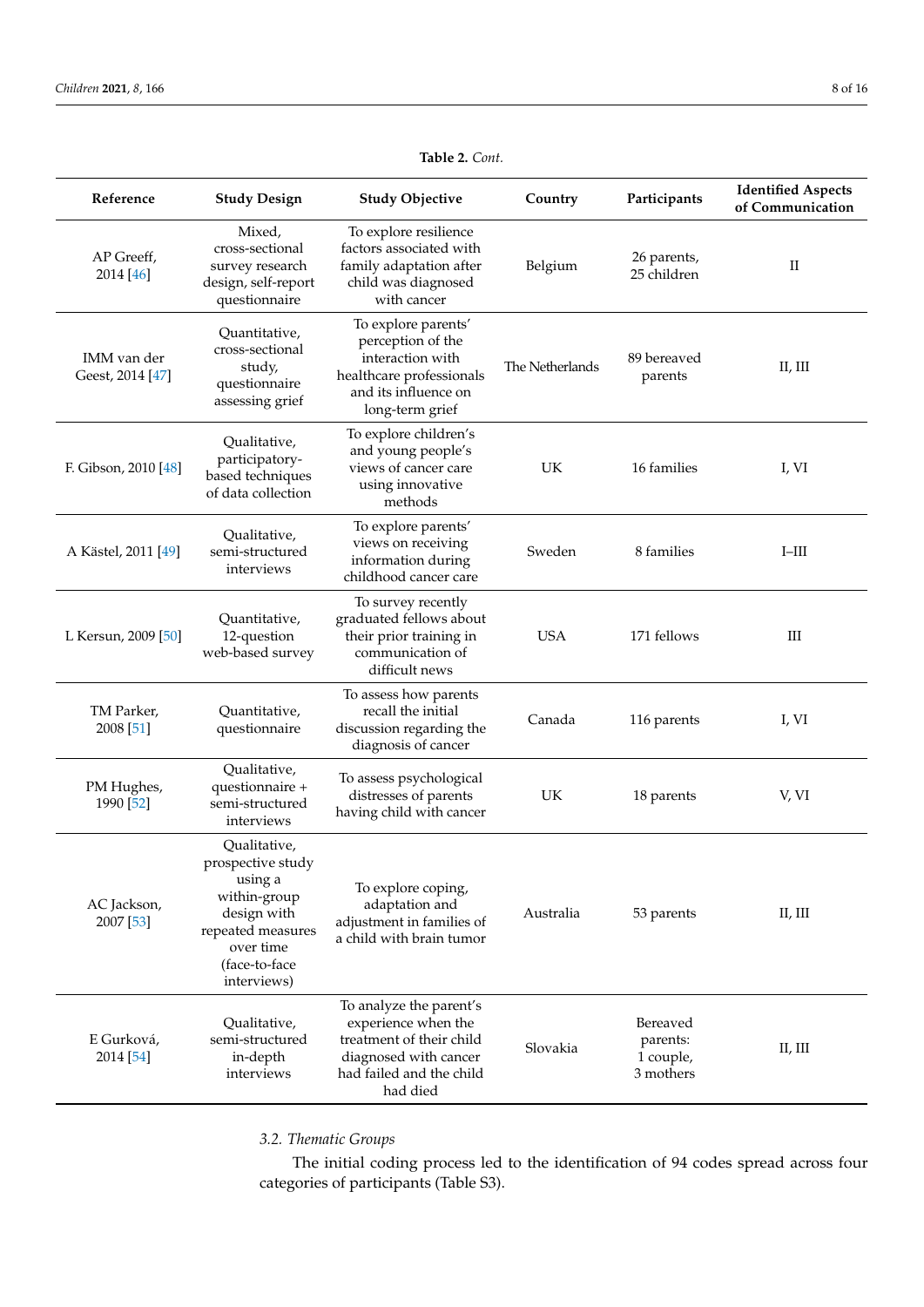The identified themes are the following: initial setting, physician's approach, information exchange and parental role. Illness-related aspects and patient's age were considered as two separate thematic groups. Different aspects regarding the delivery of serious news were reported by different participant categories (physicians, parents, siblings and patients). Only two aspects were reported as significant by all four categories of participants: patient's age and respect.

Physicians, parents and patients all emphasized honesty and empathy as important aspects of the communication process. Most aspects identified by patients and parents were identical. Some aspects emphasized by parents were not identified in the category of physicians—the initial setting and the information exchange in particular. Parents emphasized privacy, the importance of the vocabulary used, the amount of information delivered and the clarity of information.

Two unique aspects were mentioned by physicians: responsibility and communication training. The importance of professional expertise, personal responsibility and the need for training in communication skills are crucial aspects of communication for physicians.

In the category of siblings, only three aspects were identified: patient's age, respect and the amount of information delivered.

Illness-related aspects were determined only in the category of parents and physicians. Clearly, the diagnosis and the seriousness of the disease are not strongly important aspects of the communication process for patients. Thematic groups based on the identified aspects are discussed in detail below.

#### *3.3. Initial Setting*

Aspects related to the initial setting of how serious news is delivered were identified predominantly in studies focused on the parental perspective. Parents stressed privacy [\[30,](#page-14-21)[37](#page-14-28)[,43\]](#page-15-5). The location of the conversation was less important if privacy was ensured [\[30\]](#page-14-21). In contrast, parents described their experience as disruptive when they felt that their privacy was violated by others [\[30,](#page-14-21)[43\]](#page-15-5). Another issue identified by parents was related to who is present when the serious news is delivered, including the patient [\[5,](#page-13-2)[33,](#page-14-24)[51,](#page-15-13)[55\]](#page-15-17), other family members [\[30,](#page-14-21)[43,](#page-15-5)[44\]](#page-15-6) and medical staff [\[30,](#page-14-21)[44\]](#page-15-6). In some studies, parents preferred the child not to be present during diagnosis disclosure as this is an overwhelming situation and parents did not want to show any weakness in front of their child [\[30](#page-14-21)[,44](#page-15-6)[,55\]](#page-15-17). Parents' perception of the patient's presence was influenced by the child's age, which showed up to be an independent aspect. Another important aspect highlighted by parents was the timing and duration of the information delivery. Most parents wanted to be given accurate information about their child's cancer as soon as possible [\[12,](#page-14-5)[26,](#page-14-17)[49\]](#page-15-11) and they needed to have enough time for the consultation [\[30,](#page-14-21)[33,](#page-14-24)[44\]](#page-15-6). The perception of how much time was enough for delivering serious news was very individual and varied between 30 and 90 min [\[30\]](#page-14-21). Parents needed enough time to be able to come to terms with the disturbing information, to be able to ask questions and to express their emotions [\[30](#page-14-21)[,33,](#page-14-24)[44\]](#page-15-6).

Physicians acknowledged the need for having enough time and being well prepared for the meeting with parents while delivering serious news to them [\[32\]](#page-14-23).

The only aspect highlighted by patients in the initial setting group was their presence during the diagnosis disclosure, but their opinion varied greatly from being told the serious news before parents were informed [\[48\]](#page-15-10) or being informed together with parents [\[25](#page-14-16)[,33\]](#page-14-24) to being informed later on [\[33,](#page-14-24)[55\]](#page-15-17). This aspect is influenced greatly by the age of the patient, with older children and adolescents wanting to be involved more than younger children [\[25](#page-14-16)[,48\]](#page-15-10).

#### *3.4. Physician's Approach*

The approach of physicians towards parents and patients represented a key theme associated with delivering serious news and was mentioned by all participants. All four categories of participants reported physician's respect as an important aspect of communication. Parents wanted to be respected and taken seriously by their child's physi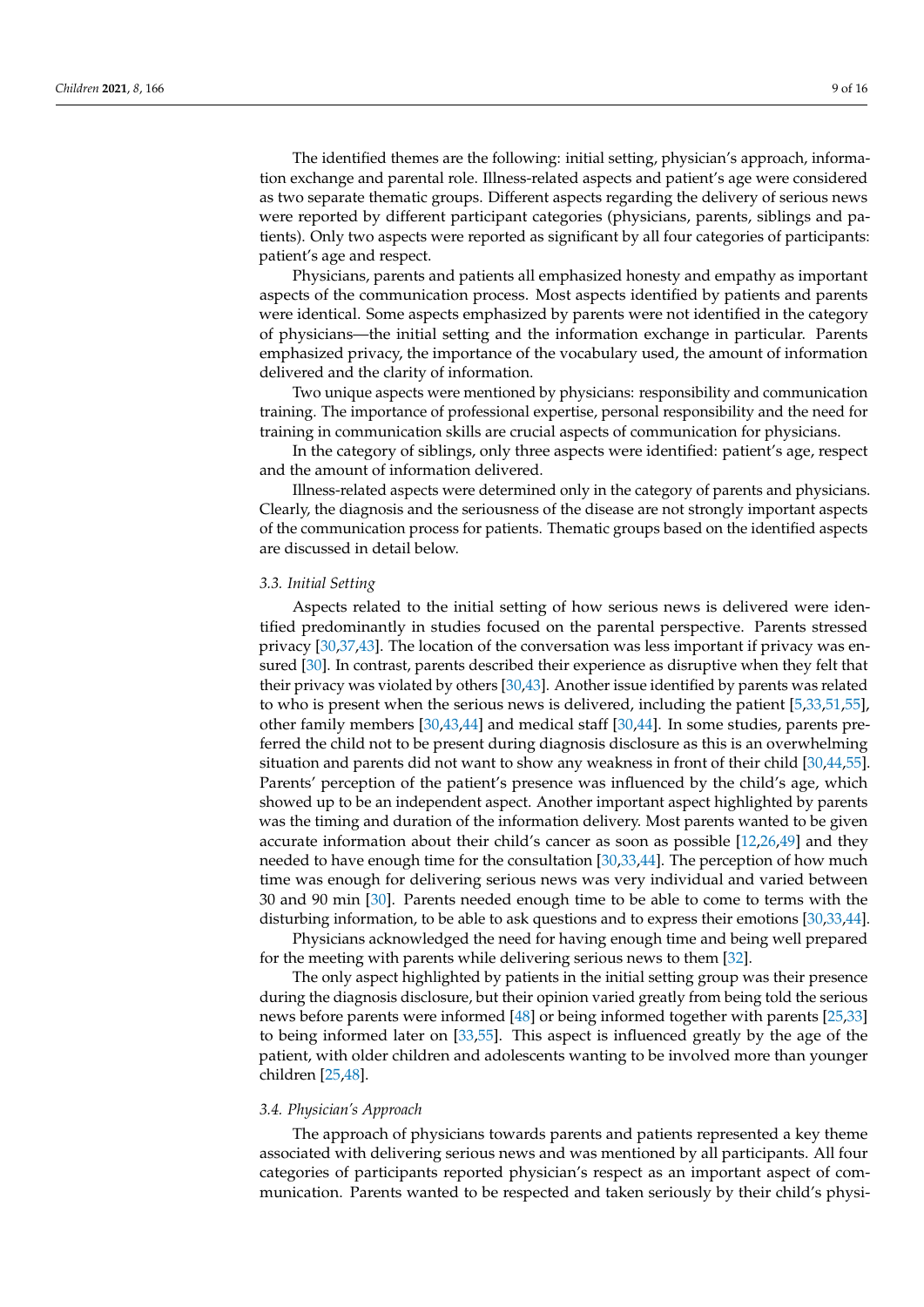cian [\[26](#page-14-17)[,31](#page-14-22)[,33\]](#page-14-24). Being treated respectfully was also very important to the patients and their siblings [\[31,](#page-14-22)[41](#page-15-3)[,48\]](#page-15-10). Physicians highlighted the fact that treating patients and families respectfully had a great influence on all serious conversations [\[55\]](#page-15-17). Other aspects frequently mentioned by parents, physicians and patients were empathy [\[7,](#page-14-0)[9,](#page-14-2)[29](#page-14-20)[,31](#page-14-22)[,36](#page-14-27)[,43](#page-15-5)[,45](#page-15-7)[–47\]](#page-15-9) and honesty [\[25](#page-14-16)[,31,](#page-14-22)[33,](#page-14-24)[43,](#page-15-5)[44](#page-15-6)[,53](#page-15-15)[,54\]](#page-15-16). Parents valued an empathetic approach of physicians while delivering serious news, which allowed them to express their emotions and receive support from the medical staff [\[7](#page-14-0)[,9,](#page-14-2)[29,](#page-14-20)[45\]](#page-15-7). The lack of empathy and its negative impact on parental experience was mentioned in some of the studies [\[44,](#page-15-6)[49](#page-15-11)[,56\]](#page-15-18). Parents emphasized the need for physicians to be more human and understanding [\[36\]](#page-14-27) as their behavior was perceived sometimes even as aggressive and rough [\[44\]](#page-15-6). Patients also valued physicians' empathic approach [\[9,](#page-14-2)[45,](#page-15-7)[48\]](#page-15-10). Adding to this, patients valued open and honest communication as this made them feel included in the communication process [\[25,](#page-14-16)[33,](#page-14-24)[45,](#page-15-7)[48\]](#page-15-10). An honest and open approach was also highly valued by parents, even if the disclosed information was upsetting or shocking [\[25](#page-14-16)[,31](#page-14-22)[,33](#page-14-24)[,43](#page-15-5)[–45](#page-15-7)[,54\]](#page-15-16). Parents valued an honest delivery of information if done with compassion [\[34,](#page-14-25)[45\]](#page-15-7) and appreciated if physicians honestly acknowledged not being certain about the outcome [\[33\]](#page-14-24). The need for an open and honest approach was also identified in studies with healthcare providers [\[25,](#page-14-16)[32,](#page-14-23)[39](#page-15-1)[,41\]](#page-15-3). Another identified aspect was maintaining hope, even in adverse situations [\[5](#page-13-2)[,25\]](#page-14-16). Maintaining hope represented a coping strategy for mothers of children with cancer as it helped them to adapt to the serious news [\[44\]](#page-15-6). A study set in Japan identified a "never-give-up attitude" which should be present until the end, although parents in this study wanted to have adequate information regarding worst-case scenarios at the same time [\[45\]](#page-15-7).

Cultural background and its impact on the physician's approach presents an important issue in diagnosis disclosure and other difficult conversations. Doctors from the U.S. and western Europe tend to deliver serious news openly to both the parents and the children [\[25,](#page-14-16)[35,](#page-14-26)[39,](#page-15-1)[41\]](#page-15-3). In Asian and African countries, the understanding of cancer in children is different, and that might result in different approaches of physicians and parents; parents report understanding that cancer is an illness of elderly people [\[40\]](#page-15-2), so cancer in children might be perceived as a "death sentence" [\[28\]](#page-14-19) or they might think of cancer as of their child's spell [\[43\]](#page-15-5). In Asian and African countries, physicians are often asked by parents to avoid some specific "brutal" vocabulary (e.g., cancer or chemotherapy) [\[43,](#page-15-5)[44\]](#page-15-6). With regard to the current demographic trends and multicultural background of patients, sensitivity to cultural differences represents an important clinical task.

#### *3.5. Information Exchange*

Information exchange was emphasized by both parents and patients. Both participants highlighted the need for using appropriate language and vocabulary without medical jargon [\[6,](#page-13-3)[26,](#page-14-17)[28,](#page-14-19)[33,](#page-14-24)[44\]](#page-15-6). Included studies indicated that using the word "cancer" could be perceived by parents with different feelings because of its negative connection with death [\[25,](#page-14-16)[28,](#page-14-19)[44\]](#page-15-6). The clarity of information delivered by physicians during the delivery of bad news was another important aspect of communication. Parents wanted to have clear information about the illness and treatment, which included the opportunity to ask questions to clarify confusing issues and make informed decisions [\[31,](#page-14-22)[33\]](#page-14-24). However, one study showed that 30% of parents participating in the research did not understand the content of the message [\[43\]](#page-15-5).

Providing the right amount of information was mentioned in several studies [\[5,](#page-13-2)[6,](#page-13-3)[26,](#page-14-17)[27](#page-14-18)[,30](#page-14-21)[,31](#page-14-22)[,33](#page-14-24)[,45](#page-15-7)[,49](#page-15-11)[,53\]](#page-15-15). In several studies, parents reported being so shocked and stressed about the information disclosure that it prevented them from listening to all the information delivered by the physicians [\[26,](#page-14-17)[27,](#page-14-18)[33](#page-14-24)[,49](#page-15-11)[,53\]](#page-15-15). Parents therefore emphasized their need to have the information delivered repeatedly [\[31](#page-14-22)[,33,](#page-14-24)[45,](#page-15-7)[49,](#page-15-11)[53\]](#page-15-15). Several studies reported parental preferences to receive as much information as possible during the diagnostic and prognostic disclosure [\[5](#page-13-2)[,30\]](#page-14-21) and to be fully informed about the worst-case scenario [\[45](#page-15-7)[,54\]](#page-15-16), while in other studies, parents preferred to be given only basic information at the time of initial diagnosis and wanted further details later [\[33,](#page-14-24)[49,](#page-15-11)[53\]](#page-15-15). Parents and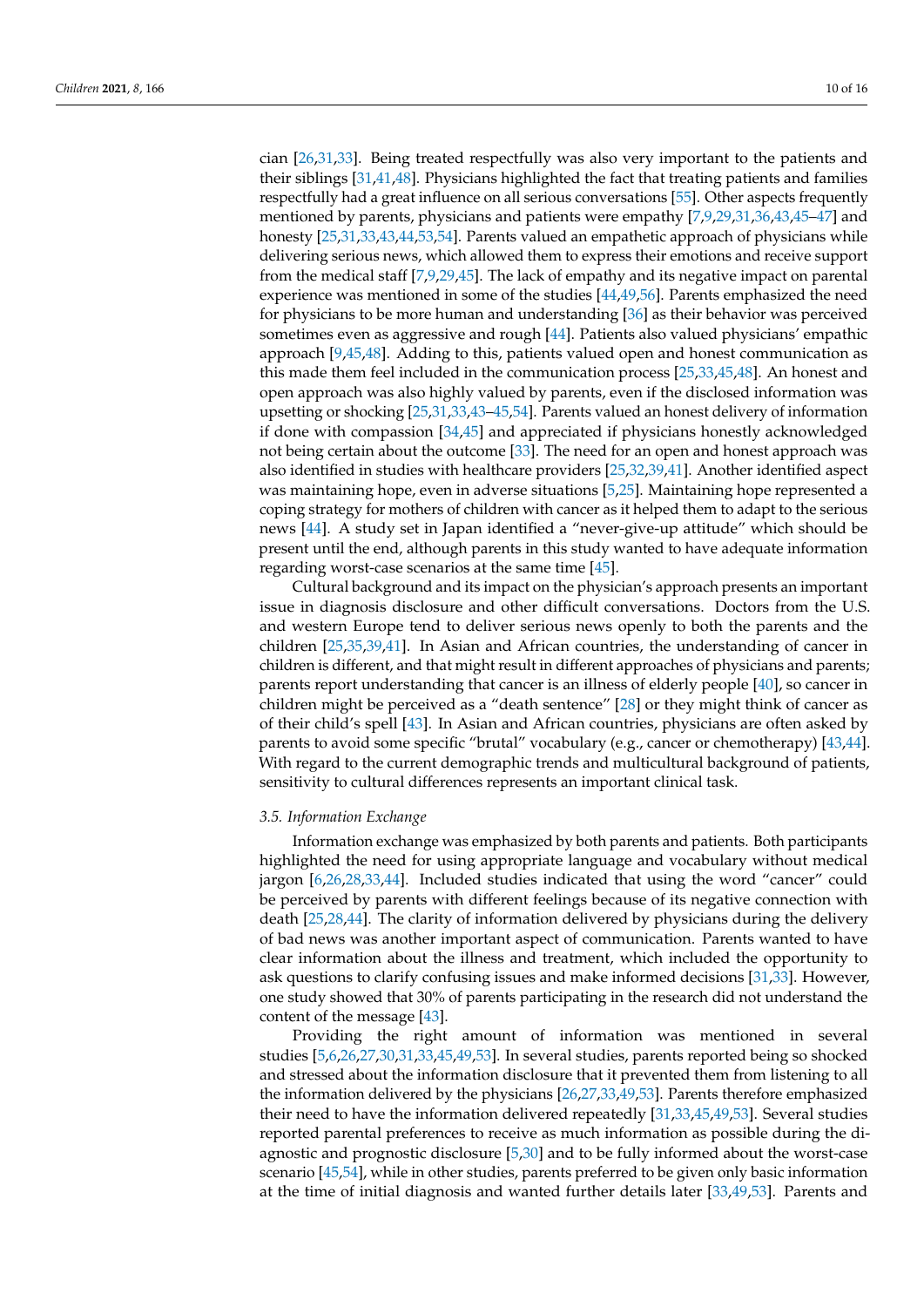patients also desired to have other information sources when needed (booklets, brochures and physician's availability for questions) [\[26](#page-14-17)[,30](#page-14-21)[,33](#page-14-24)[,37](#page-14-28)[,49\]](#page-15-11).

Similar to their parents, patients desired to be told the right amount of information reflecting their preference [\[25,](#page-14-16)[33](#page-14-24)[,55\]](#page-15-17) and the use of words they could understand [\[33,](#page-14-24)[45\]](#page-15-7). Based on the only two included studies, siblings wanted to be informed in detail about their brother's or sister's illness [\[31](#page-14-22)[,38\]](#page-15-0).

Physicians emphasized their professional expertise, responsibility and the need for communication training as the important aspects during the delivery of serious news to patients and families [\[25,](#page-14-16)[32](#page-14-23)[,35](#page-14-26)[,50\]](#page-15-12).

#### *3.6. Parental Role*

Other aspects which influenced the delivery of bad news were connected to the role of parents. Parents wanted to protect their child by limiting the amount of information they receive, especially if the child was emotionally unstable or was of a younger age and would not be able to cope if the information were disclosed in full [\[6,](#page-13-3)[25,](#page-14-16)[27,](#page-14-18)[33\]](#page-14-24). Parents perceived themselves as experts on their child's personality, and therefore, they usually felt like the most competent to set the boundaries on information disclosure [\[25\]](#page-14-16); however, they welcomed support provided by the medical professionals while talking to the child [\[42\]](#page-15-4). Respecting the needs of parents who may desire to withhold information from the child presented a challenge for the physicians, as this put them in difficult position [\[27,](#page-14-18)[41\]](#page-15-3). Another parental role was to be an advocate for their child [\[25](#page-14-16)[,33](#page-14-24)[,55\]](#page-15-17).

#### *3.7. Patient's Age*

An important aspect which affected the delivery of serious news was the age of the ill child and the severity of the diagnosis. The importance of the child's age was mentioned in several studies by parents [\[6](#page-13-3)[,9](#page-14-2)[,25](#page-14-16)[,28](#page-14-19)[,30](#page-14-21)[,33](#page-14-24)[,34](#page-14-25)[,44](#page-15-6)[,51,](#page-15-13)[52\]](#page-15-14), physicians [\[32](#page-14-23)[,35\]](#page-14-26), patients themselves [\[9,](#page-14-2)[33,](#page-14-24)[40,](#page-15-2)[55\]](#page-15-17) and even siblings [\[38\]](#page-15-0). Patient's age affected how much information would be delivered to them and who would the news be delivered by. Parents preferred to deliver serious news to younger children by themselves [\[9,](#page-14-2)[25\]](#page-14-16). At the same time, the younger the child was, the less information was likely to be told [\[6,](#page-13-3)[9](#page-14-2)[,25](#page-14-16)[,28](#page-14-19)[,30](#page-14-21)[,40](#page-15-2)[,44](#page-15-6)[,52\]](#page-15-14). Adolescents often preferred to join the diagnosis disclosure or other situations of delivering serious news and they wanted to make decisions by themselves [\[9](#page-14-2)[,33,](#page-14-24)[41](#page-15-3)[,48,](#page-15-10)[55\]](#page-15-17). However, for some adolescents, parents were welcomed to act as their advocates [\[25](#page-14-16)[,33](#page-14-24)[,55\]](#page-15-17). When treating adolescents, physicians sometimes described a conflict of interest, as their loyalties were torn between the patients and their parents, especially when parents asked the physician to withhold information from the adolescent patient [\[41\]](#page-15-3).

#### *3.8. Illness-Related Aspects*

Severity of the diagnosis, poor prognosis and other aspects related to the illness were categorized as a separate, independent group of aspects. The more severe the illness, the less often the child was present during diagnostic and prognostic disclosure [\[12\]](#page-14-5), and parents would ask physicians to approach their child with optimism [\[28\]](#page-14-19), but sometimes, the nature of the diagnosis (tumor or leukemia), and the prognosis (good or poor), did not have any effect on the way parents gave information about the disease to their child [\[6\]](#page-13-3).

#### **4. Discussion**

This scoping review identified aspects influencing communication during the most challenging moments in the treatment of childhood cancer: the initial diagnosis, relapse, end of curative treatment and the end-of-life care, from the perspective of parents, patients, physicians and siblings. Identification of these aspects presents a complex framework, useful for pediatric oncologists navigating the process of communicating with children with cancer and their families.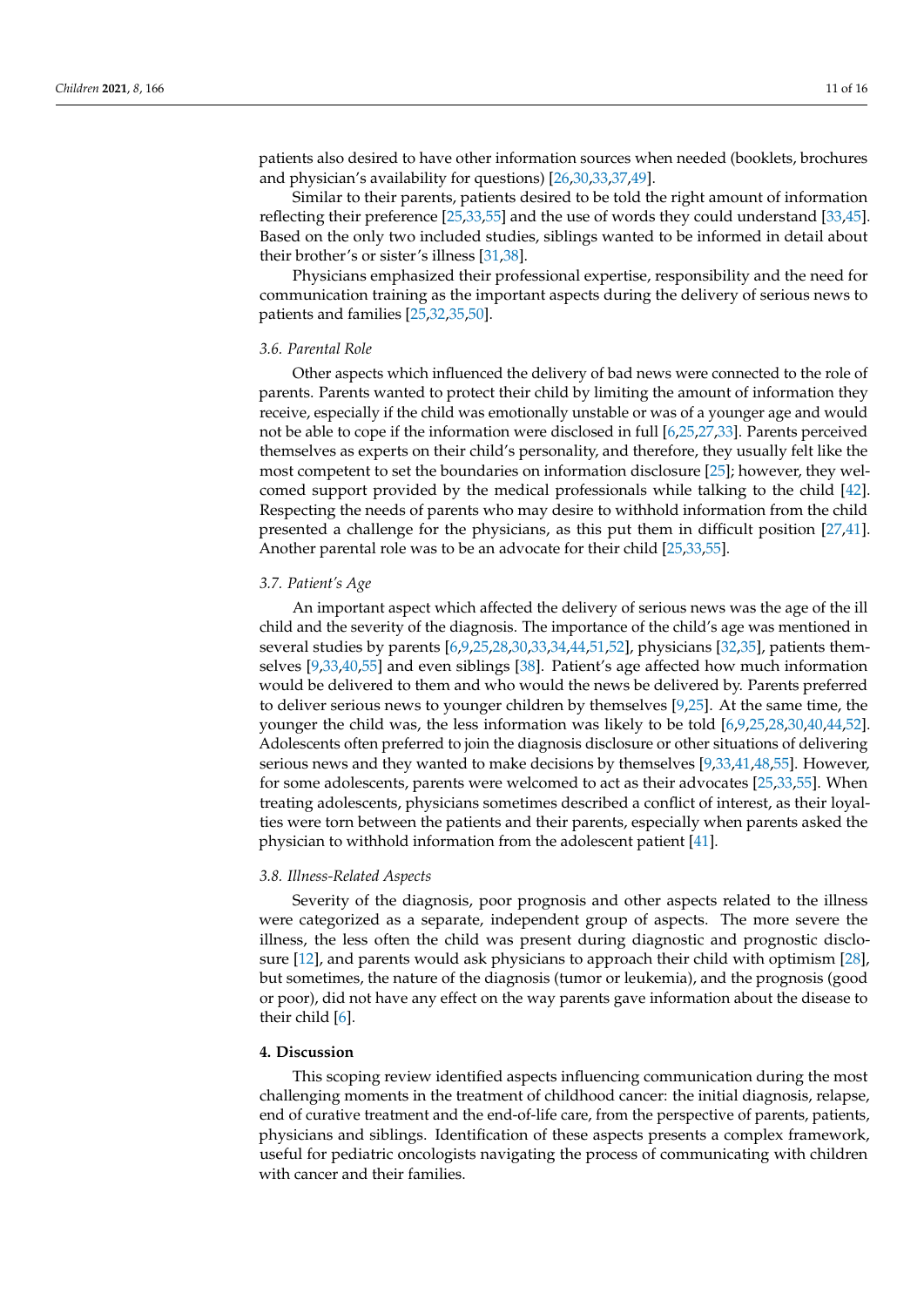Our study reveals the difference between parental, patients' and physicians' perspectives in leading difficult discussions when serious news is delivered. The results show that while parents' and patients' perspectives are very much alike, a striking difference was identified in physicians' perspectives. Parents and patients both emphasized factors related to the information exchange itself: the vocabulary used, the amount of information delivered, the clarity of information and their need to have written sources of information. In contrast, physicians emphasized their responsibility of being the messenger of the serious news, their professional expertise and the need of training in communication skills. The lack of training has been previously stressed by pediatric oncologists elsewhere [\[15](#page-14-8)[,50](#page-15-12)[,56\]](#page-15-18). Lack of communication training opportunities and insufficient recommendations for effective communication in pediatric medicine increase physicians' uncertainty in how effective communication might be actually achieved [\[14](#page-14-7)[–16,](#page-14-9)[32,](#page-14-23)[50\]](#page-15-12). Guidelines for sharing lifealtering information in pediatrics as a modification of the famous SPIKES framework were presented in 2014 [\[57\]](#page-15-19). However, there is still limited evidence about the feasibility and effectiveness of adopting adult-based guidelines in the pediatric setting [\[57](#page-15-19)[,58\]](#page-15-20). Developing guidelines for pediatric oncology cannot be just an extension of SPIKES but must be based on the complexity and specificity of situations of families whose child is treated with cancer. Recently, key communication skills were addressed to improve effective communication and promote therapeutic alliance in the clinical practice of pediatric oncologists [\[59\]](#page-15-21). Communication training seems to be a crucial tool for improving communication with patients and their families [\[50,](#page-15-12)[58\]](#page-15-20). Although there are training models available that are proven to be effective in improving communication skills [\[20](#page-14-11)[,50\]](#page-15-12), they are not broadly implemented in pediatric fellowship training curricula yet [\[60\]](#page-15-22).

A landmark historical study by Sisk et al. [\[13\]](#page-14-6) analyzed the changes in the communication with pediatric patients with serious illness over recent decades. Our review supports their results by identifying older publications reporting parental reluctance to be informed in detail [\[52\]](#page-15-14), contrasting with the more recent trend to receive as much information as possible [\[5\]](#page-13-2). At the same time, parental protectiveness seems to remain similar across the decades. Papers from the 1990s as well as the recent papers often mention parents' desire to keep their child unaware of the truth or in mutual pretense [\[6,](#page-13-3)[25,](#page-14-16)[33,](#page-14-24)[39,](#page-15-1)[42,](#page-15-4)[52\]](#page-15-14). The historical analysis must take into account the significant progress in the curability of pediatric cancers in the last 30 years, which might have influenced parental expectations and their preferences to discuss the disease openly.

Our findings support the need for an individual approach toward the patient and the family based on eliciting patients' and family members' preferences. Asking patients and their families for permission before informing them would be one of the initial steps recommended in serious news delivery guidelines in the adult patient population [\[17\]](#page-14-10) and in the newly adapted model for pediatrics too [\[58\]](#page-15-20). As You et al. highlighted in their work [\[61\]](#page-15-23), physicians tend to worry that the patient or the family are not ready for the bad news, and this leads to postponing difficult discussions. However, clinicians do not always accurately perceive patients' emotions and their satisfaction with communication [\[62\]](#page-15-24). Continuous assessment of the information perception, allowing to deliver tailored information according to the individual preference, can possibly meet parental and patients' information needs; however, this is clearly an area for further research.

#### *4.1. Clinical Implications*

Based on the aspects identified in our scoping review, 10 key objectives were formulated to help understand the principles of delivering serious news in pediatric oncology. The key objectives present 10 recommendations to be acknowledged and adopted by pediatric oncologists before accepting the challenge of delivering serious news to a patient and/or family. The key objectives can serve as a foundation for standardized guidance for effective communication, not only with pediatric cancer patients and their families but for pediatric clinical practice in general (Table [3\)](#page-12-0).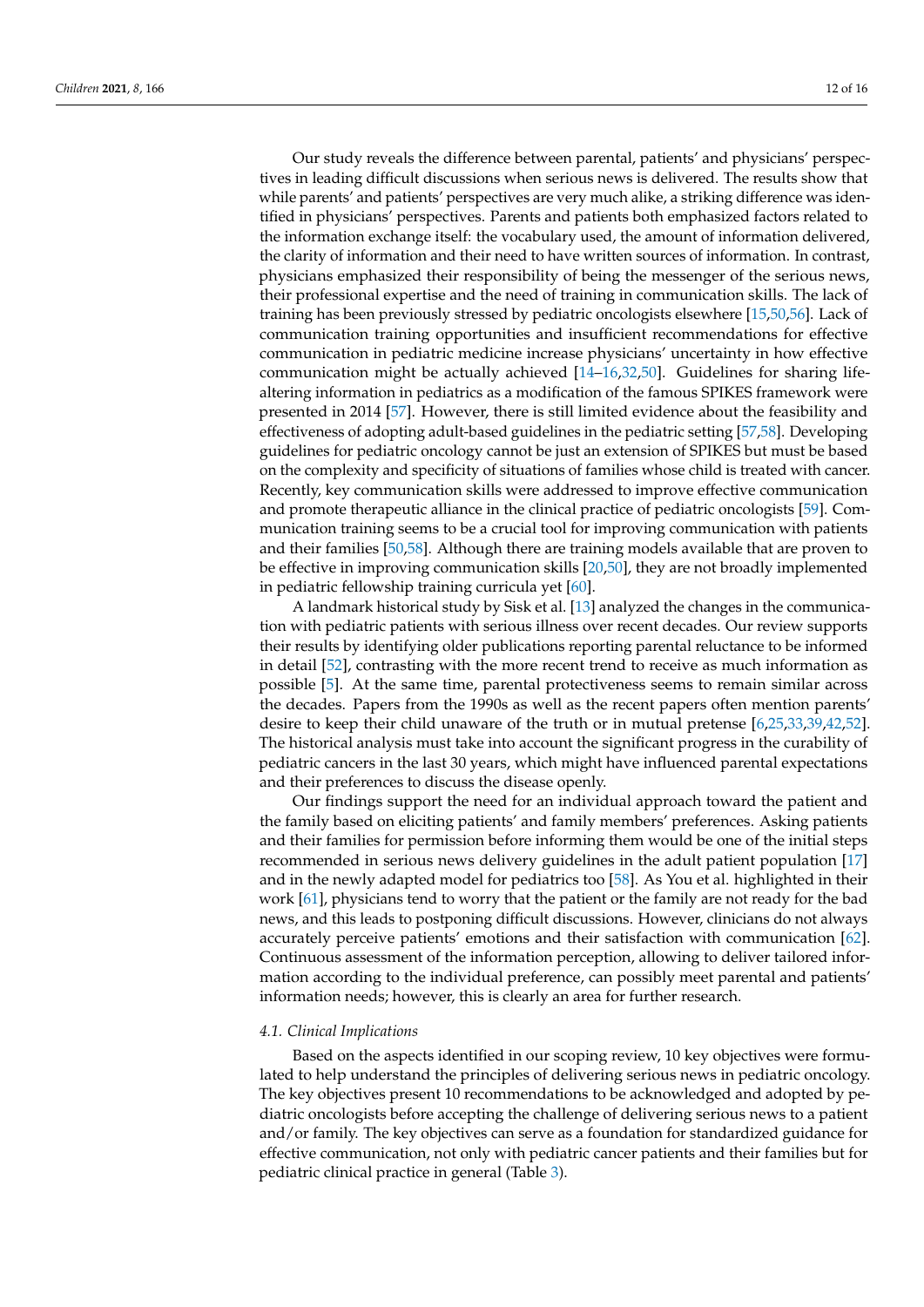| 1  | Know the diagnosis and the<br>relevant data.                   | The more serious the news is, the more<br>difficult the discussion may be. Aspects<br>regarding the illness and prognosis play an<br>important role in the delivery of<br>serious news.                                           |
|----|----------------------------------------------------------------|-----------------------------------------------------------------------------------------------------------------------------------------------------------------------------------------------------------------------------------|
| 2  | Do not overwhelm families<br>with information.                 | Prepare the key message you need to deliver,<br>keep it short. Some families might ask for<br>more information right away, others will<br>require more information later.                                                         |
| 3  | Prepare written information<br>(booklets, leaflets, etc.).     | Families find very it helpful to receive<br>information in written form to be able to<br>come back to it later.                                                                                                                   |
| 4  | Treat your patients and their families<br>with respect.        | Being treated respectfully is one of the<br>crucial preferences of children with cancer<br>and their families.                                                                                                                    |
| 5  | Be authentic. Do not pretend and do<br>not be afraid of truth. | Patients and families do appreciate your<br>openness and honesty.                                                                                                                                                                 |
| 6  | Be aware of parental protectiveness.                           | Parents may protect their children from<br>serious news, which presents a potential<br>conflict of interest for the physician as many<br>children and adolescents seek for<br>information about their diagnosis<br>and prognosis. |
| 7  | Mind the patient's age and<br>mental development.              | These important aspects determine not only<br>the patient's ability to understand the<br>information, but also the parents' level<br>of protectiveness.                                                                           |
| 8  | Acknowledge parents' tendency to<br>hope for the best.         | Parents have a unique ability to maintain<br>hope, even if the information given seems<br>hopeless. Parents maintain hope and often<br>want to believe in miracles, no matter what<br>information they received.                  |
| 9  | Be aware of cultural context.                                  | Cultural aspects play an important role in<br>patients' and parental perspectives.                                                                                                                                                |
| 10 | Get used to individualized approach.                           | Do not assume. What works for one family<br>may not work for another.                                                                                                                                                             |

<span id="page-12-0"></span>**Table 3.** Ten key objectives.

#### *4.2. Strength and Limitations of the Study*

This scoping review has several strengths. The literature search was conducted in major databases and the comprehensive search strategy was designed by a qualified librarian. Our review includes papers from five continents and therefore brings a comprehensive perspective of patients, families and physicians from all over the world, which is especially important in the multicultural environment of the 21st century that we are facing in clinical practice. The data from the included studies were extracted and analyzed by two researchers following the PRISMA-ScR guidelines to meet the standards for this kind of literature review.

There are several limitations of this review. We only included studies published in English, French and Czech; thus, we could have missed important evidence written in different languages. By using a wide time range for the search, we also included studies from the early 1990s, where the communication about diagnosis could have been influenced by significantly worse prognosis in many diagnostic groups than it is nowadays, especially from the physicians' point of view. Despite this fact, we believe that parental and patients' perspectives remain very much the same, as cancer is still understood as a very serious and life-threatening illness.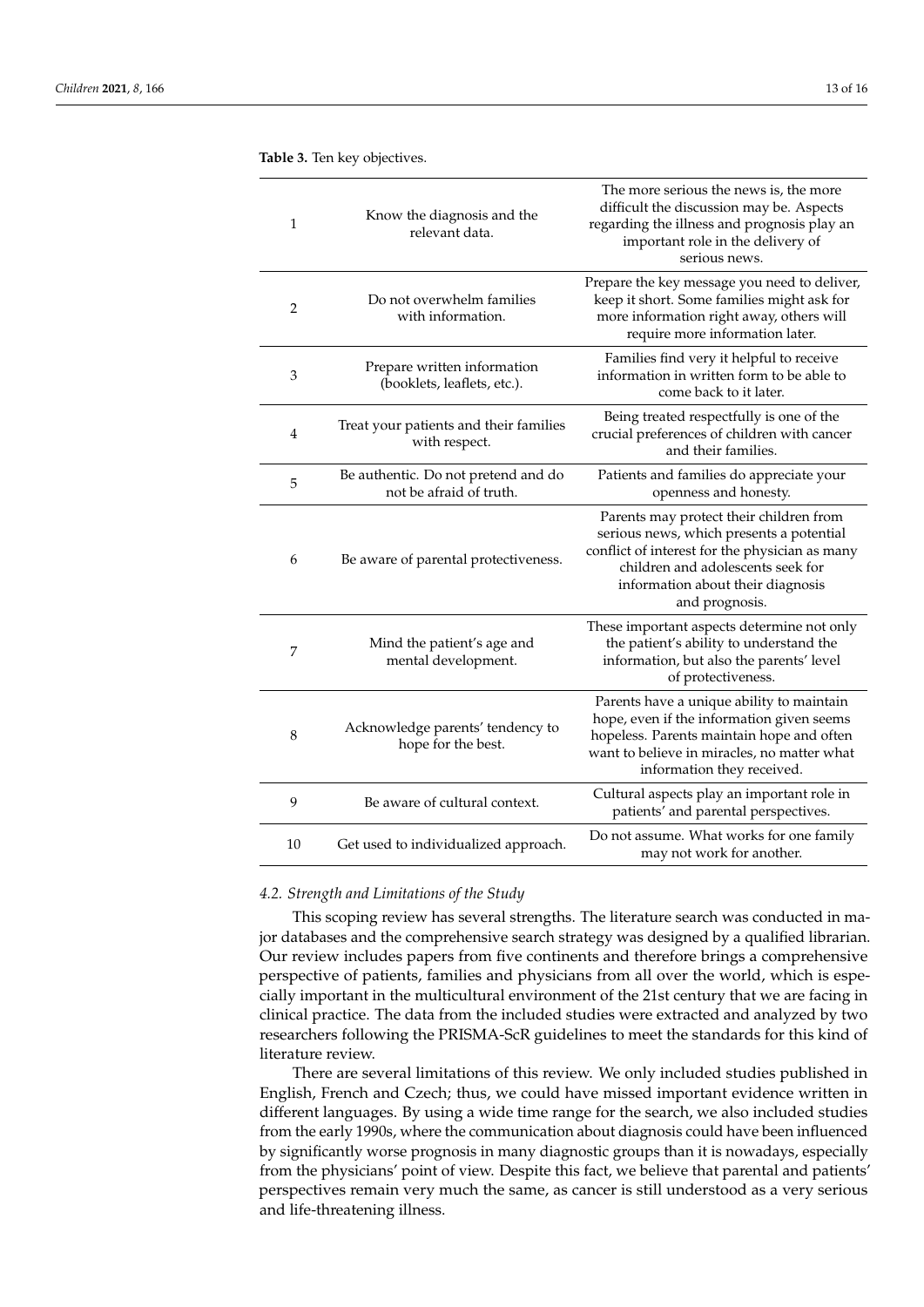In our scoping review, papers with physicians' perspective on delivering serious news were included. Further research shall also focus on understanding the communication preferences and practices of non-physician members of the clinical team whose perspective

Although our review included the category of siblings, we only identified two studies exploring factors influencing serious discussions related to siblings. Our findings regarding this group of participants are therefore limited.

This review aimed to identify the aspects that influence communication about serious news with patients and their families. Further analysis of specific aspects, their value or direction (positive/negative) could provide more information about the specific role of these aspects.

#### **5. Conclusions**

also plays an important role.

Numerous aspects of communication were identified as important for delivering serious news in pediatric oncology. Physicians' understanding of a patient's and parental perspective plays a crucial role in determining an appropriate way of delivering serious news. An individualized approach, therefore, appears to be the fundamental axiom for effective communication of serious news.

Bearing in mind the large number of identified aspects of communication about serious news in pediatric oncology as well as the lack of confidence and training in communication skills, several issues must be addressed in future research. Further research is needed to address specific parental and patient needs regarding the delivery of serious news in pediatric oncology in specific cultural settings. More research is needed to understand siblings' preferences in communication about serious issues.

The available guidelines must be reviewed and tested for their effectiveness and implemented in education and clinical practice. Better understanding of the cultural context which shapes the needs and preferences of patients and their families is also necessary.

**Supplementary Materials:** The following are available online at [https://www.mdpi.com/2227-906](https://www.mdpi.com/2227-9067/8/2/166/s1) [7/8/2/166/s1,](https://www.mdpi.com/2227-9067/8/2/166/s1) Table S1: Search formula; Table S2: PRISMA ScR Checklist; Table S3: Codes identified in each participant category.

**Author Contributions:** L.H. and M.L. made a contribution to the design of the work. L.H. and K.P. contributed to the screening process and full-text reading of the articles, the analysis and the data interpretation. L.H. drafted the article, which was revised critically by K.P. and M.L. All authors have read and agreed to the published version of the manuscript.

**Funding:** This research received no external funding.

**Acknowledgments:** Special thanks to Kveta Castkova and Tereza Simadlova from the Institute of Scientific Information, First Faculty of Medicine, Charles University, Prague, Czech Republic, for the database search and to Vera Siffnerová and Jan Hrdlicka for their valuable feedback and insightful comments.

**Conflicts of Interest:** The authors declare no conflict of interest.

#### **References**

- <span id="page-13-0"></span>1. Kaye, E.C.; Friebert, S. Early Integration of Palliative Care for Children with High-Risk Cancer and Their Families. *Pediatr. Blood Cancer* **2016**, *63*, 593–597. [\[CrossRef\]](http://doi.org/10.1002/pbc.25848)
- 2. Waldman, E.D.; Levine, J.M. The Day Two Talk: Early Integration of Palliative Care Principles in Pediatric Oncology. *J. Clin. Oncol.* **2016**, *34*, 4068–4070. [\[CrossRef\]](http://doi.org/10.1200/JCO.2016.69.3739)
- <span id="page-13-4"></span>3. Stein, A.; Dalton, L. Communication with children and adolescents about the diagnosis of their own life-threatening condition. *Lancet* **2019**, *393*, 1150–1163. [\[CrossRef\]](http://doi.org/10.1016/S0140-6736(18)33201-X)
- <span id="page-13-1"></span>4. Snaman, J.; McCarthy, S. Pediatric palliative care in oncology. *J. Clin. Oncol.* **2020**, *38*, 954–962. [\[CrossRef\]](http://doi.org/10.1200/JCO.18.02331) [\[PubMed\]](http://www.ncbi.nlm.nih.gov/pubmed/32023163)
- <span id="page-13-2"></span>5. Mack, J.W.; Wolfe, J. Communication About Prognosis Between Parents and Physicians of Children with Cancer: Parent Preferences and the Impact of Prognostic Information. *J. Clin. Oncol.* **2006**, *24*, 5265–5270. [\[CrossRef\]](http://doi.org/10.1200/JCO.2006.06.5326) [\[PubMed\]](http://www.ncbi.nlm.nih.gov/pubmed/17114660)
- <span id="page-13-3"></span>6. Last, B.F.; van Veldhuizen, A.M.H. Information About Diagnosis and Prognosis Related to Anxiety and Depression in Children with Cancer Aged 8–16 Years. *Eur. J. Cancer* **1996**, *32*, 290–294. [\[CrossRef\]](http://doi.org/10.1016/0959-8049(95)00576-5)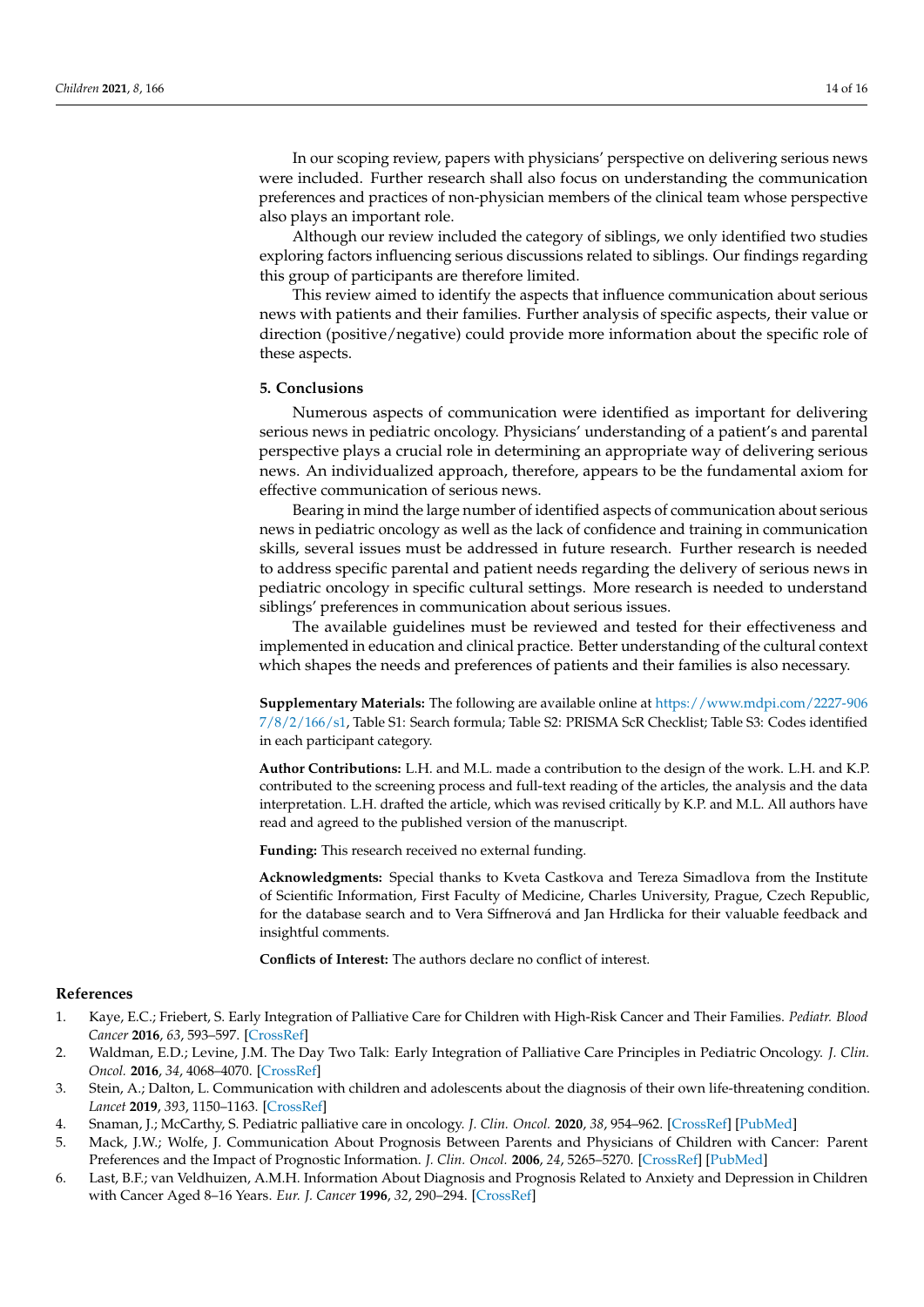- <span id="page-14-0"></span>7. Snaman, J.M.; Torres, C. Parental Perspectives of Communication at the End of Life at a Pediatric Oncology Institution. *J. Palliat. Med.* **2016**, *19*, 326–333. [\[CrossRef\]](http://doi.org/10.1089/jpm.2015.0253)
- <span id="page-14-1"></span>8. Coyne, I.; Gallagher, P. Participation in communication and decision-making: Children and young people's experiences in a hospital setting. *J. Clin. Nurs.* **2011**, *20*, 2334–2343. [\[CrossRef\]](http://doi.org/10.1111/j.1365-2702.2010.03582.x)
- <span id="page-14-2"></span>9. Zwaanswijk, M.; Tates, K. Communicating with child patients in pediatric oncology consultations: A vignette study on child patients', parents', and survivors' communication preferences. *Psycho Oncol.* **2011**, *20*, 269–277. [\[CrossRef\]](http://doi.org/10.1002/pon.1721)
- <span id="page-14-3"></span>10. Amery, J. *Practical Handbook of Children's Palliative Care for Doctors and Nurses Anywhere in the World*, 1st ed.; Lulu Publishing Services: Morrisville, NC, USA, 2016; pp. 163–173.
- <span id="page-14-4"></span>11. Mack, J.W.; Hilden, J.M. Parent and physician perspectives on quality of care at the end of life in children with cancer. *J. Clin. Oncol.* **2005**, *23*, 9155–9161. [\[CrossRef\]](http://doi.org/10.1200/JCO.2005.04.010)
- <span id="page-14-5"></span>12. Lannen, P.; Wolfe, J. Absorbing information about a child's incurable cancer. *Oncology* **2010**, *78*, 259–266. [\[CrossRef\]](http://doi.org/10.1159/000315732)
- <span id="page-14-6"></span>13. Sisk, B.A.; Bluebond-Langner, M. Prognostic disclosures to children: A historical perspective. *Pediatrics* **2016**, *138*, e20161278. [\[CrossRef\]](http://doi.org/10.1542/peds.2016-1278)
- <span id="page-14-7"></span>14. Ranmal, R.; Prictor, M.; Scott, J.T. Interventions for improving communication with children and adolescents about their cancer. *Cochrane Database Syst. Rev.* **2008**, *4*, CD002969. [\[CrossRef\]](http://doi.org/10.1002/14651858.CD002969.pub2) [\[PubMed\]](http://www.ncbi.nlm.nih.gov/pubmed/18843635)
- <span id="page-14-8"></span>15. Mack, J.W.; Smith, T.J. Reasons why physicians do not have discussions about poor prognosis, why it matters, and what can be improved. *J. Clin. Oncol.* **2012**, *30*, 2715–2717. [\[CrossRef\]](http://doi.org/10.1200/JCO.2012.42.4564) [\[PubMed\]](http://www.ncbi.nlm.nih.gov/pubmed/22753911)
- <span id="page-14-9"></span>16. Harrison, M.E.; Walling, A. What do we know about giving bad news? A review. *Clin. Pediatr.* **2010**, *49*, 619–626. [\[CrossRef\]](http://doi.org/10.1177/0009922810361380) [\[PubMed\]](http://www.ncbi.nlm.nih.gov/pubmed/20185480)
- <span id="page-14-10"></span>17. Baile, W.F.; Buckman, R. SPIKES-A six-step protocol for delivering bad news: Application to the patient with cancer. *Oncologist* **2000**, *5*, 302–311. [\[CrossRef\]](http://doi.org/10.1634/theoncologist.5-4-302)
- 18. Radziewicz, R.; Baile, W.F. Communication skills: Breaking bad news in the clinical setting. *Oncol. Nurs. Forum* **2001**, *28*, 951–953.
- 19. Baile, W.F.; Parker, P.A. Breaking bad news. In *Handbook of Communication in Oncology and Palliative Care*; Oxford University Press: New York, NY, USA, 2010; pp. 110–112.
- <span id="page-14-11"></span>20. Back, A.L.; Arnold, R.M. Efficacy of communication skills training for giving bad news and discussing transitions to palliative care. *Arch. Intern. Med.* **2007**, *167*, 453–460. [\[CrossRef\]](http://doi.org/10.1001/archinte.167.5.453)
- <span id="page-14-12"></span>21. Davies, B.; Sehring, S.A. Barriers to palliative care for children: Perceptions of pediatric health care providers. *Pediatrics* **2008**, *121*, 282–288. [\[CrossRef\]](http://doi.org/10.1542/peds.2006-3153)
- <span id="page-14-13"></span>22. Peters, M.D.J.; Godfrey, C.M. Guidance for conducting systematic scoping reviews. *Int. J. Evid. Based Healthc.* **2015**, *13*, 141–146. [\[CrossRef\]](http://doi.org/10.1097/XEB.0000000000000050)
- <span id="page-14-14"></span>23. Tricco, A.C.; Lillie, E. PRISMA extension for scoping reviews (PRISMA-ScR): Checklist and explanation. *Ann. Intern. Med.* **2018**, *169*, 467–473. [\[CrossRef\]](http://doi.org/10.7326/M18-0850) [\[PubMed\]](http://www.ncbi.nlm.nih.gov/pubmed/30178033)
- <span id="page-14-15"></span>24. Braun, V.; Clarke, V. Using thematic analysis in psychology. *Qual. Res. Psychol.* **2006**, *3*, 77–101. [\[CrossRef\]](http://doi.org/10.1191/1478088706qp063oa)
- <span id="page-14-16"></span>25. Coyne, I.; Amory, A. Information-sharing between healthcare professionals, parents and children with cancer: More than a matter of information exchange. *Eur. J. Cancer Care* **2016**, *25*, 141–156. [\[CrossRef\]](http://doi.org/10.1111/ecc.12411) [\[PubMed\]](http://www.ncbi.nlm.nih.gov/pubmed/26537295)
- <span id="page-14-17"></span>26. Maree, J.E.; Parker, S. The Information Needs of South African Parents of Children with Cancer. *J. Pediatr. Oncol. Nurs.* **2016**, *33*, 9–17. [\[CrossRef\]](http://doi.org/10.1177/1043454214563757)
- <span id="page-14-18"></span>27. Badarau, D.O.; Wangmo, T. Parents' Challenges and Physicians' Tasks in Disclosing Cancer to Children. A Qualitative Interview Study and Reflections on Professional Duties in Pediatric Oncology. *Pediatr. Blood Cancer* **2015**, *62*, 2177–2182. [\[CrossRef\]](http://doi.org/10.1002/pbc.25680)
- <span id="page-14-19"></span>28. Watanabe, A.; Nunes, T. Japanese parents' perception of disclosing the diagnosis of cancer to their children. *Clin. Child Psychol. Psychiatry* **2014**, *19*, 125–138. [\[CrossRef\]](http://doi.org/10.1177/1359104512470599) [\[PubMed\]](http://www.ncbi.nlm.nih.gov/pubmed/23297378)
- <span id="page-14-20"></span>29. Young, B.; Hill, J. Is communication guidance mistaken Qualitative study of parent-oncologist communication in childhood cancer. *Br. J. Cancer* **2013**, *109*, 836–843. [\[CrossRef\]](http://doi.org/10.1038/bjc.2013.413)
- <span id="page-14-21"></span>30. Kessel, R.M.; Roth, M. Day One Talk: Parent preferences when learning that their child has cancer. *Support. Care Cancer* **2013**, *21*, 2977–2982. [\[CrossRef\]](http://doi.org/10.1007/s00520-013-1874-8) [\[PubMed\]](http://www.ncbi.nlm.nih.gov/pubmed/23760458)
- <span id="page-14-22"></span>31. Steele, A.C.; Kaal, J. Bereaved parents and siblings offer advice to health care providers and researchers. *J. Pediatr. Hematol. Oncol.* **2013**, *35*, 253–259. [\[CrossRef\]](http://doi.org/10.1097/MPH.0b013e31828afe05)
- <span id="page-14-23"></span>32. Stenmarker, M.; Hallberg, U. Being a Messenger of Life-Threatening Conditions: Experiences of Pediatric. *Pediatr. Blood Cancer* **2010**, *55*, 478–484. [\[CrossRef\]](http://doi.org/10.1002/pbc.22558) [\[PubMed\]](http://www.ncbi.nlm.nih.gov/pubmed/20658619)
- <span id="page-14-24"></span>33. Zwaanswijk, M.; Tates, K. Young patients', parents', and survivors' communication preferences in paediatric oncology: Results of online focus groups. *BMC Pediatr.* **2007**, *7*, 1–10. [\[CrossRef\]](http://doi.org/10.1186/1471-2431-7-35) [\[PubMed\]](http://www.ncbi.nlm.nih.gov/pubmed/17996108)
- <span id="page-14-25"></span>34. Valdimarsdóttir, U.; Kreicbergs, U. Parents' intellectual and emotional awareness of their child's impending death to cancer: A population-based long-term follow-up study. *Lancet Oncol.* **2007**, *8*, 706–714. [\[CrossRef\]](http://doi.org/10.1016/S1470-2045(07)70209-7)
- <span id="page-14-26"></span>35. Parsons, S.K.; Saiki-Craighill, S. Telling children and adolescents about their cancer diagnosis: Cross-cultural comparisons between pediatric oncologists in the US and Japan. *Psycho Oncol.* **2007**, *68*, 60–68. [\[CrossRef\]](http://doi.org/10.1002/pon.1048)
- <span id="page-14-27"></span>36. Levi, R.B.; Marsick, R. Diagnosis, disclosure, and informed consent: Learning from parents of children with cancer. *J. Pediatr. Hematol. Oncol.* **2000**, *22*, 3–12. [\[CrossRef\]](http://doi.org/10.1097/00043426-200001000-00002)
- <span id="page-14-28"></span>37. Eden, O.B.; Black, I. Communication with parents of children with cancer. *Palliat. Med.* **1994**, *8*, 105–114. [\[CrossRef\]](http://doi.org/10.1177/026921639400800203) [\[PubMed\]](http://www.ncbi.nlm.nih.gov/pubmed/8081551)